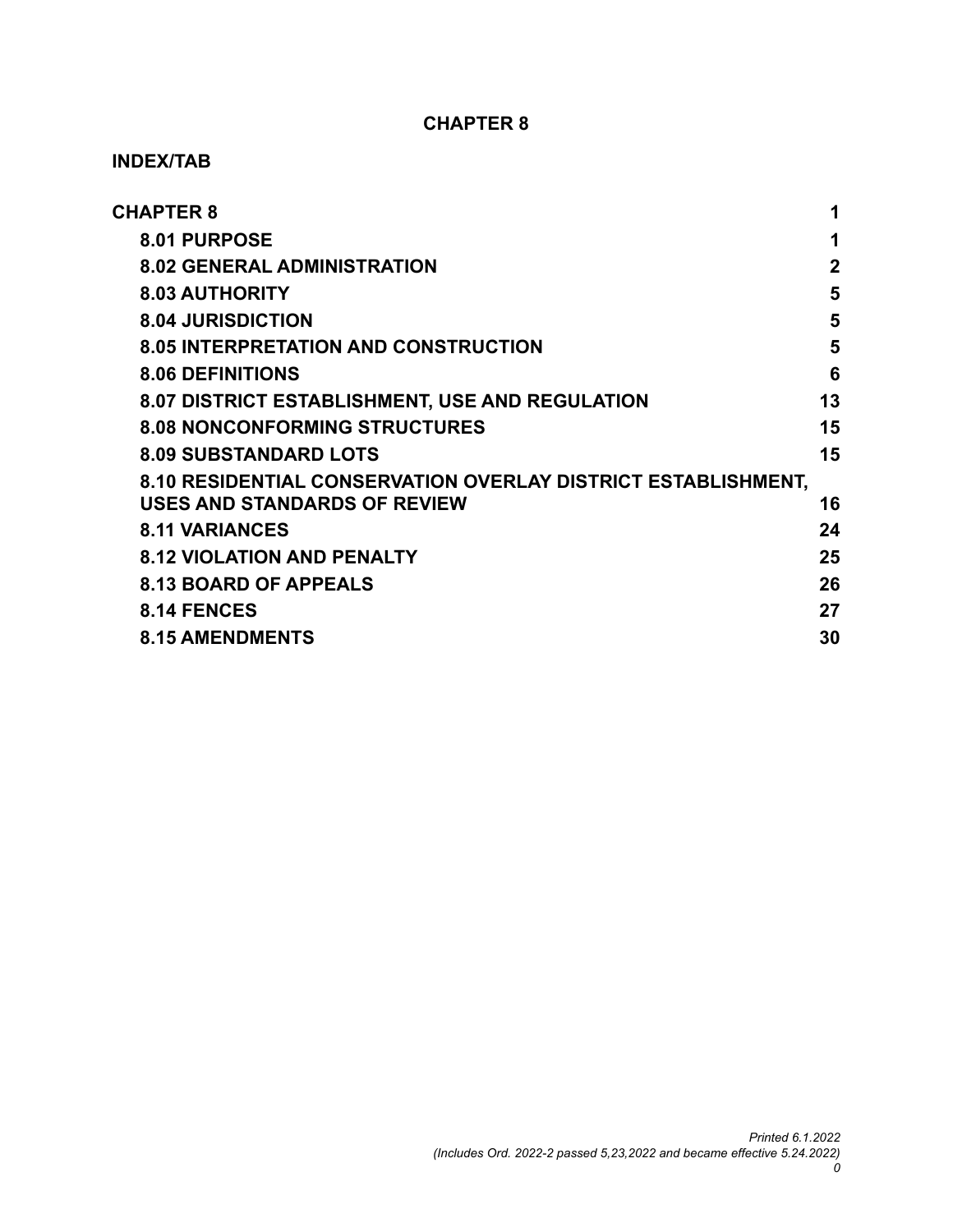#### <span id="page-1-0"></span>**CHAPTER 8**

# *PLANNING AND ZONING*

| 8.01 | Purpose |
|------|---------|
|------|---------|

- 8.02 General Administration
- 8.03 Authority
- 8.04 Jurisdiction
- 8.05 Interpretation and Construction
- 8.06 Definitions
- 8.07 District Establishment, Use and Regulation
- 8.08 Nonconforming Structures
- 8.09 Substandard Lots
- 8.10 Residential Conservation Overlay District Establishment,
	- Uses and Standards of Review
- 8.11 Variances
- 8.12 Violations and Penalty
- 8.13 Board of Appeals
- 8.14 Fences
- 8.15 Amendments

### <span id="page-1-1"></span>*8.01 PURPOSE*

#### *Repealed and recreated by Ordinance 2022-2 on 5.23.2022*

The purpose of this Ordinance is to promote the public health, safety and general welfare of the community and these regulations are designed to lessen congestion in the streets and highways; to further the orderly layout and use of land; to secure safety from fire, panic and other dangers; to prevent overcrowding of lands; to avoid undue concentration of population; to facilitate adequate provisions for transportation, water, sewerage, schools, parks, playgrounds and other public requirements; to insure proper legal description and proper monumenting of land subdivided. The historic Village of North Bay is an eclectic confluence of architectural styles deployed over several decades. Houses were designed to complement the rolling landscape, lake views, original trees, and existing homes creating the "North Bay aesthetic". This unique mosaic of contemporary, traditional and revival architecture that characterizes North Bay has attracted home buyers from across the country. It is a source of pride to residents and is a key component of maintaining our unique completely exclusive residential community which is the only complete residential community in Racine County. These regulations are made with reasonable consideration, among other things, of the character of the Village with a view of conserving if not increasing the value of the buildings placed upon land, providing the best possible environment for human habitation and for encouraging the most appropriate use of land throughout the Village.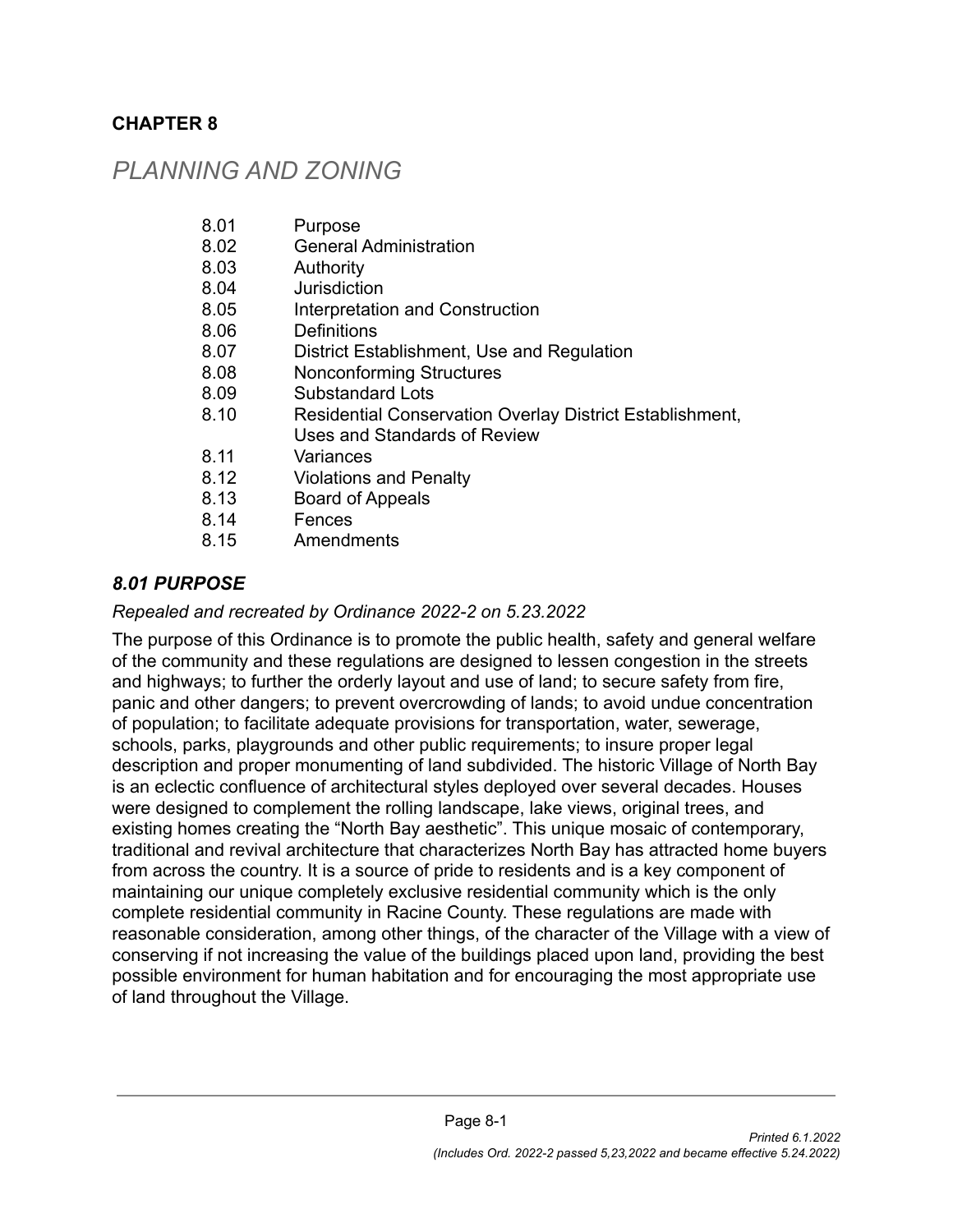#### <span id="page-2-0"></span>*8.02 GENERAL ADMINISTRATION*

- (1) The primary administration of this section is hereby vested in the Village Board, Village Planning Commission, Board of Appeals and Zoning Administrator, all as described in the Village of North Bay Code of Ordinances. This includes, but is not limited to, the procedures and substantive standards with respect to the following administrative functions:
	- (a) Issuance of occupancy certificate
	- (b) Variances
	- (c) Appeals
	- (d) Amendments
	- (e) Conditional Uses
	- (f) Fees
	- (g) Penalties
- (2) Zoning Administrator | The Village President shall be the Village Zoning Administrator. The Village Zoning Administrator, and/or his designee, shall have duties that include, but which are not limited to, the following:
	- (a) Issue all certificates of occupancy, and make and maintain records thereof;
	- (b) Conduct inspections of buildings, structures, and use of land to determine compliance with the terms of this chapter;
	- (c) Issue violation notices as may be necessary to obtain compliance with the terms of this Chapter and/or other provisions of the Village of North Bay Code of Ordinances;
	- (d) Require all construction of work of any type be stopped when such work is not in compliance with this Chapter and/or the Village of North Bay Code of Ordinances; and revoke any permit which was unlawfully issued;
	- (e) Review and approve or deny all applications for approval of nonlisted uses;
	- (f) Deliver to the Village Clerk for safekeeping, all permanent and current records of this Chapter, including, but not limited to, all maps, amendments, conditional uses, variances, appeals, and applications thereof;
	- (g) Assist in providing public information relative to this Chapter;
	- (h) Forward to the Village Clerk all applications for conditional uses and for amendments to this Chapter that are initially filed with the office of the Zoning Administrator;
	- (i) Forward to the Board of Appeals applications for appeals, variances, or other matter on which the Board of Appeals is required to pass under this Chapter;
	- (j) Forward to the applicable Village board, commission, and/or committee copies of all applications for variances, conditional uses, and amendments affecting property designated as a landmark;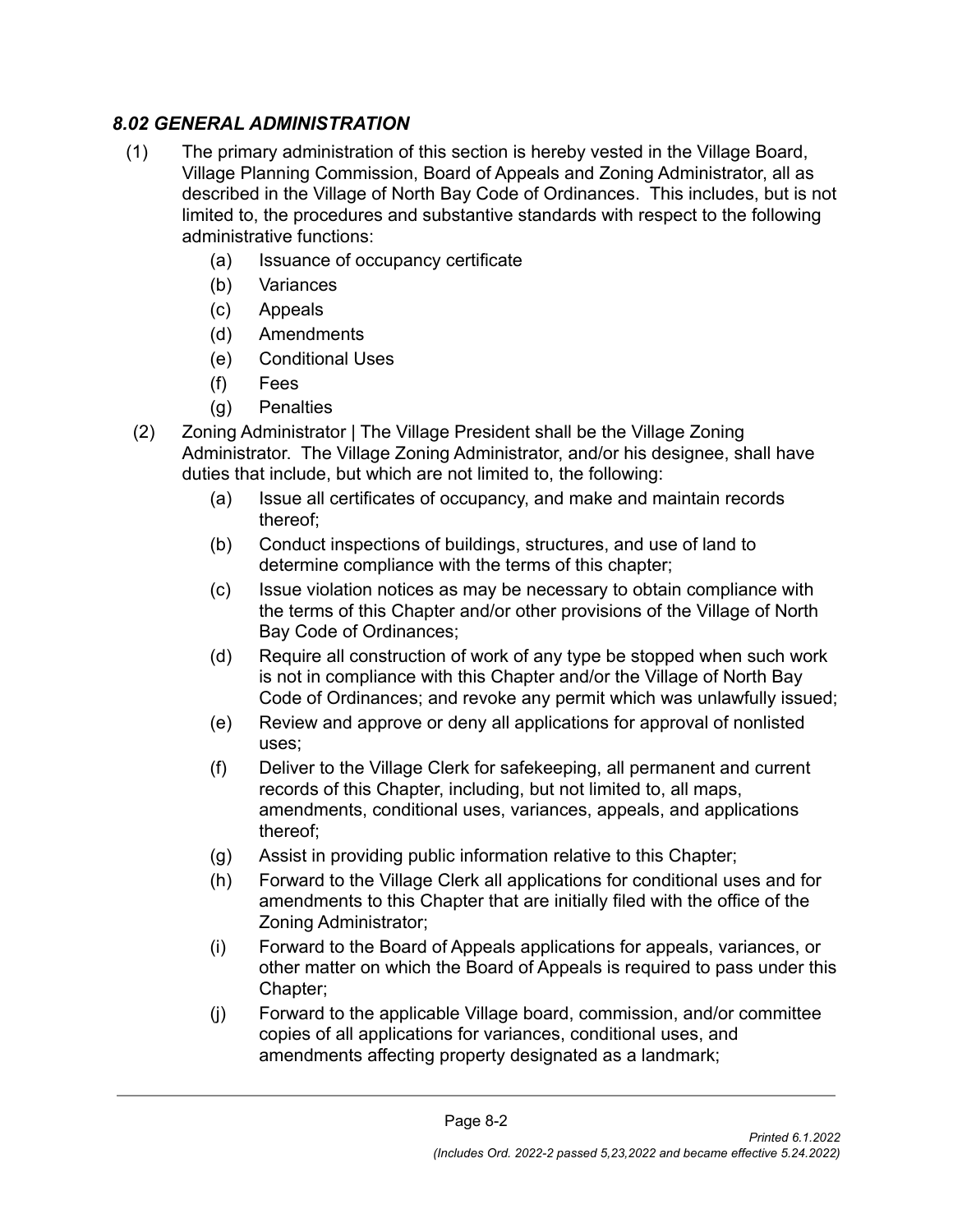- (k) Enforce all orders of the Board of Appeals;
- (l) Initiate, direct, and review, from time to time, a study of the provisions of this Chapter, and make a report of his recommendations to the Village Planning Commission not less frequently than once a year; and
- (m) Undertake any other matters pertaining to this Chapter and/or as may, from time to time, be delegated to the Village Zoning Administrator by the Village Board.
- (3) Village Planning Commission
	- (a) Creation and Rules. The Village Planning Commission, as established under the provisions of Wisconsin Statutes 61.35 and §62.23(1), is the plan commission referred to in this Chapter. The Village President, or his designee, shall be the Chairman of the Village Planning Commission.
	- (b) Jurisdiction. The Planning Commission shall discharge the following duties under this Chapter:
		- (i) Review and report on all matters referred to it by the Village Board pursuant to Wis. Stats. §62.23(5).
		- (ii) Review all applications for conditional uses, hold hearings thereon, and recommend action to the Village Board, as prescribed in Article III of this Chapter, pertaining to conditional uses.
		- (iii) Undertake any other duties as may, from time to time, be delegated to the Village Planning Commission by the Village Board or by state statute.
- (4) Board of Appeals
	- (a) Creation and Membership. The Board of Appeals shall consist of five members appointed by the Village President, subject to the confirmation of the Village Board of Trustees. Vacancies to fill the unexpired terms of the members whose terms become vacant shall be made in accordance with the provisions of Wis. Stats. 62.37(7)(e)2. The Village President shall also appoint, for staggered terms of 3 years, 2 alternate members of such board, in addition to the 5 members above provided for. Annually, the Village President shall designate one of the alternate members as first alternate and the other as second alternate. The 1<sup>st</sup> alternate shall act, with full power, only when a member of the board refuses to vote because of interest or when a member is absent. The second alternate shall so act only when the first alternate so refuses or is absent or when more than one member of the board so refuses or is absent.
	- (b) Jurisdiction. The Board of Appeals shall have the powers granted in Wis. Stats. §62.23(7)(e)7, including, but not limited to:
		- (i) To hear and decide appeals from any order, requirement, decision, or determination made by the Zoning Administrator under this Chapter.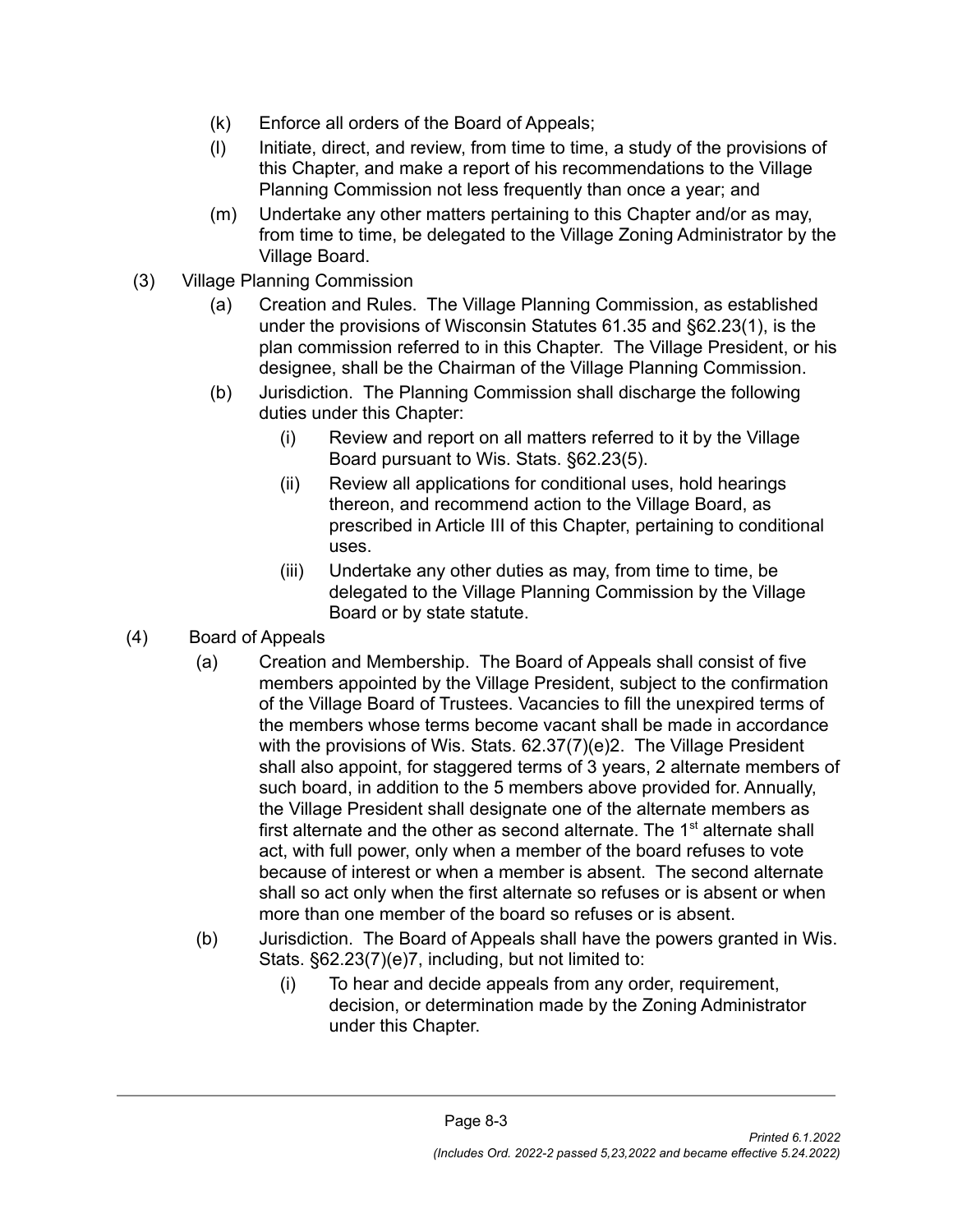- (ii) To hear and pass upon applications for special exceptions or variances from the terms of this Chapter.
- (iii) To hear and decide all matters referred to it or upon which it is required to pass under this Chapter.
- (c) Meetings and Rules. The Board of Appeals may adopt rules and regulations for its own government, not inconsistent with law or with the provisions of this Chapter and of any other ordinance of the Village. Meetings of the Board of Appeals shall be held at the call of the Chairman and at such other times as the Board may determine. Such Chairman, or in his absence, the acting Chairman may administer oaths and compel the attendance of witnesses.
- (d) Hearings; Records; Quorum; Actions. Hearings of the Board of Appeals shall be public. The Board shall designate the Village Clerk or some other suitable person to act as its Secretary. The Secretary shall keep minutes of its proceedings, showing the action of the Board and vote of each member upon each question, or, if absent or failing to vote, indicating such fact, and shall keep records of examinations and other office actions, all of which shall be immediately filed in the office of the Board and shall be public record. The presence of three members of the Board, including alternates as necessary, shall constitute a quorum. If a quorum is present, the Board of Appeals may take action by a majority vote of the members present. The Board shall act by resolution. See 8.13.
- (e) Assistance from Other Officers or Departments. The Board of Appeals may call on other Village Officials for assistance in the performance of its duties and it shall be the duty of each office to render such assistance to the Board as it may reasonably require.
- (f) Powers of Review. Upon request properly made for review, the Board of Appeals shall review any order requiring decision or determination made by the Zoning Administrator or Building Inspector pursuant to provisions of this Chapter. In addition thereto, the Board shall have the authority to hear and decide all matters referred to by the Planning Commission, Zoning Administrator, Building Inspector for the Village Board. If in the opinion of the Village President or Village Board it believes the Board of Appeals should review and make a determination on a matter of public concern, the matter may be referred directly to the Board of Appeals without prior decision for a determination.
- (g) Determinations. The concurring vote of three members of the Board of Appeals shall be necessary to reverse any order, requirement, decision or determination of any administrative official, or to decide in favor of the applicant on any matter upon which it is required to pass, or to effect any variation in this Chapter. The grounds of every such determination shall be stated.
- (h) Finality of Decision. All decisions and findings of the Board of Appeals on any application for a variance, after a public hearing, shall, in all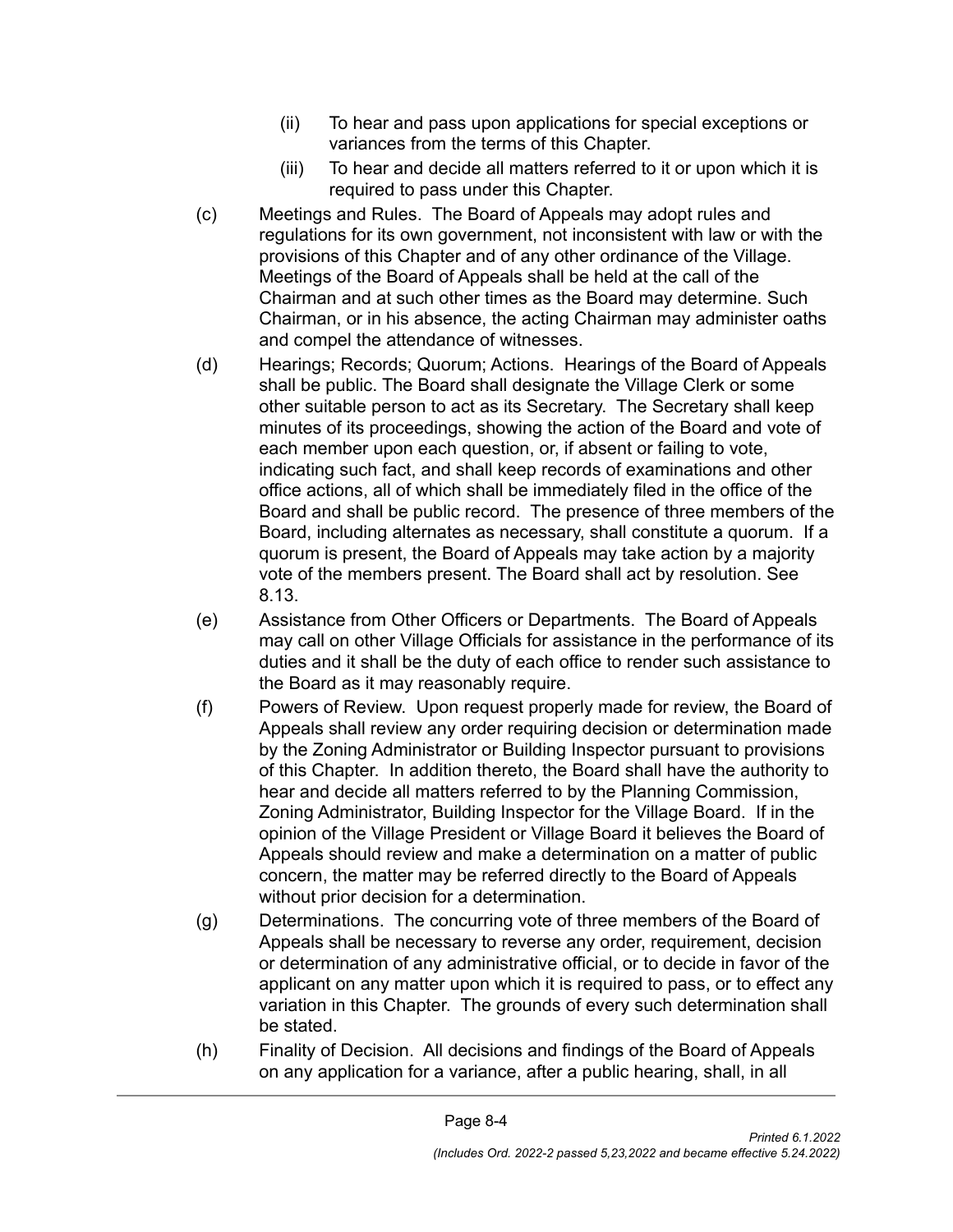instances, be the final administrative decision and shall be subject to judicial review. No application for a variance which has been denied by the Board may be resubmitted for a period of one year from the date of the order of denial, except under extraordinary circumstances or on the grounds of new evidence discoverable after the hearing or proof of substantially changed conditions found to be valid by the Board. (Code 1973, §16.03.030; Ord. No. 2-92, pt. 1, 2-19-92. Cross reference-Boards, Committees, Commissions. §2-166. State law reference-Board of Appeals, Wis. Stats. §62.23(7)(e).

### <span id="page-5-0"></span>*8.03 AUTHORITY*

This Ordinance is adopted by virtue of authority provided under Sections 61.35 and 62.23 and Chapter 236 of the Wisconsin Statutes.

# <span id="page-5-1"></span>*8.04 JURISDICTION*

Jurisdiction of this Ordinance shall include all lands within the corporate limits of the Village of North Bay.

# <span id="page-5-2"></span>*8.05 INTERPRETATION AND CONSTRUCTION*

- (1) Existing Restrictions. It is not intended by this Ordinance to repeal, abrogate or interfere with any existing easements, covenants or agreements, however, where this Ordinance imposes a greater restriction on the use of buildings or premises than are required by easements, covenants or agreements, the provisions of this Ordinance shall govern.
- (2) Minimum Requirement. In their interpretation and application, the provisions of this Ordinance shall be held to be minimum requirements and shall be liberally construed in favor of the Village and shall not be deemed a limitation or repeal of any other power granted by the Wisconsin Statutes.
- (3) Construction. In the construction of this Chapter the rules and definitions contained in this section shall be observed and applied, except when the context clearly indicates otherwise. In further amplification and for clarity of interpretation of the context, the following definitions of word use shall apply:
	- (a) Words used in the present tense shall include the future; and words used in the singular number shall include the plural number, and the plural the singular.
	- (b) The word "shall" is mandatory and not discretionary.
	- (c) The word "may" is permissive.
	- (d) The word "lot" shall include the words "piece", "parcel", and "plots"; and the word "building" includes all other structures of every kind regardless of similarity to buildings; and the phrase "used for" shall include the phrases "arranged for", "designed for", "intended for", and "occupied for".
	- (e) All "measured distances" shall be to the nearest foot. If a faction is one-half or less, the full number next below shall be taken.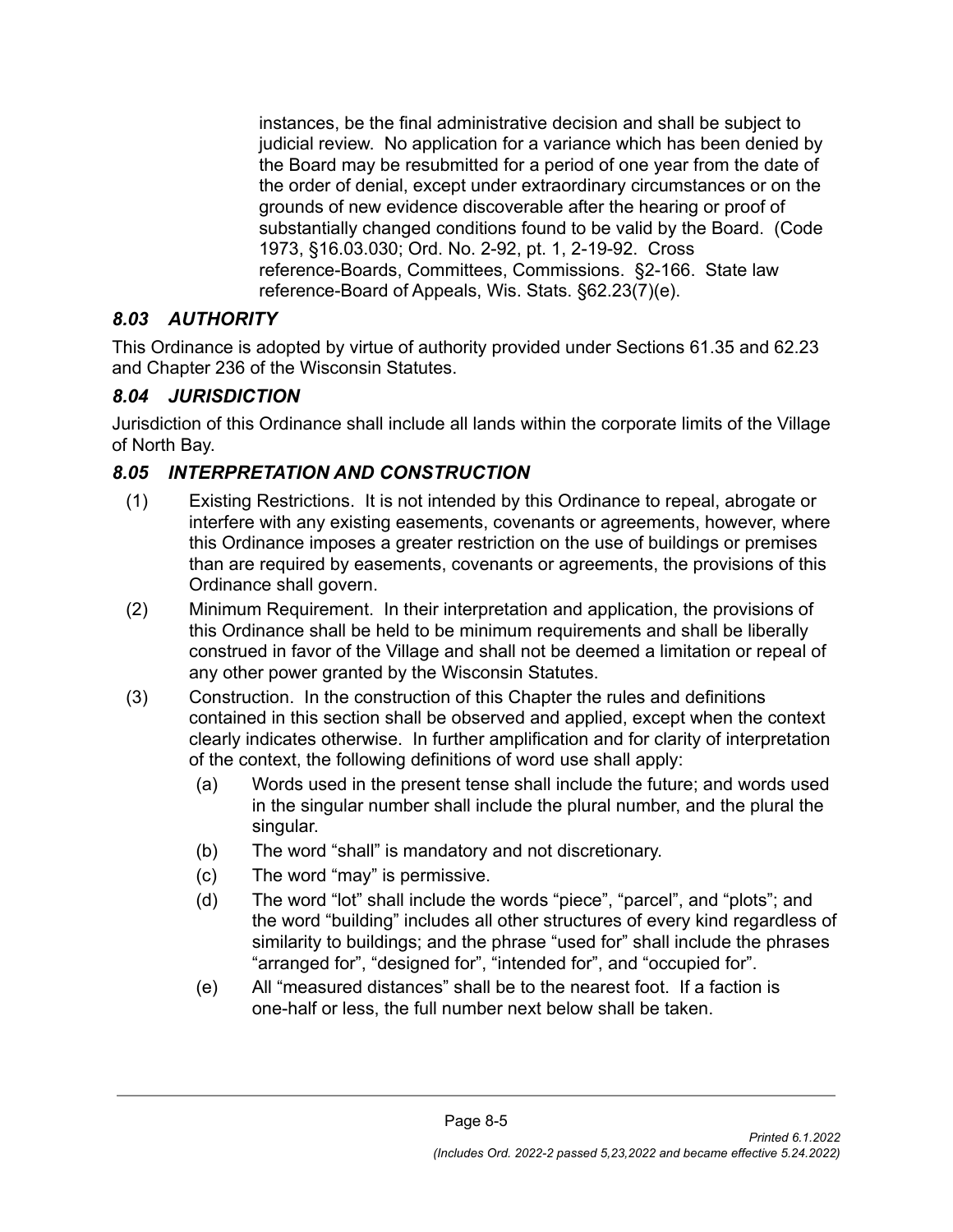### <span id="page-6-0"></span>*8.06 DEFINITIONS*

The following words, terms and phrases, when used in this Chapter and/or in other provisions of the Village of North Bay Code of Ordinances, shall have the meaning ascribed to them in this subsection, except where the context clearly indicates a different meaning.

- (1) Accessory building, structures or use means a building, structure or use which is:
	- (a) Conducted or located on the same zoning lot as the principal building or use served, except as may be specifically provided elsewhere in this Chapter;
	- (b) Clearly incidental to, subordinate in purpose to, and serves the principal use.
	- (c) "Accessory building" shall specifically include, without limitation due to enumeration, all storage sheds, gardening sheds, gazebos and greenhouses, but shall not include garages, which are regulated separately under Section 8.07(3) of this Chapter. (Amended by Ordinance 2015-02 on 06-08-15).
- (2) Advertising device means any advertising sign, billboard, statuary or poster panel which directs attention to a business, commodity, or service offered at any premises in the Village.
- (3) Basement means any enclosed area of a building having its floor sub-grade, i.e., below ground level, on all sides.
- (4) Boathouse means a structure used for the storage of watercraft and associated materials which has one or more walls or sides.
- (5) Building means any structure built, used, designed, or intended for the support shelter, protection, or enclosure of persons, animals, chattels, or property of any kind, and which is permanently affixed to the land, stream or lake bed.\
- (6) Building, detached means a building surrounded by open space on the same lot.
- (7) Building height means the vertical distance from the grade of the street (as measured from the highest point at the centerline of that portion of the street that fronts the lot) to the highest point of any part of the building located on the lot. (Amended by Ordinance No. 2007-01 on 06/11/07)
- (8) Certificate, occupancy means the written approval of the Zoning Administrator that authorizes a person or persons to occupy or use as premises, as established in section 114-96. The occupancy certificate may consist of a standardized independent form bearing the signature of the Zoning Administrator or it may be represented as part of the building permit.
- (9) Class 2 public notice means newspaper publication and/or posting satisfying the requirements of Wis. Stats. Chapter 985 and as otherwise allowed by law. (Amended by Ordinance 2016-01 on 07-11-16).
- (10) Club or lodge, private (nonprofit) means a nonprofit association of persons, who are bona fide members paying dues, which owns, hires, or leases a building, or portion, thereof; the use of such premises being restricted to members and their guests. The affairs and management of such "private club or lodge" are conducted by a board of directors, executive committee or similar body chosen by the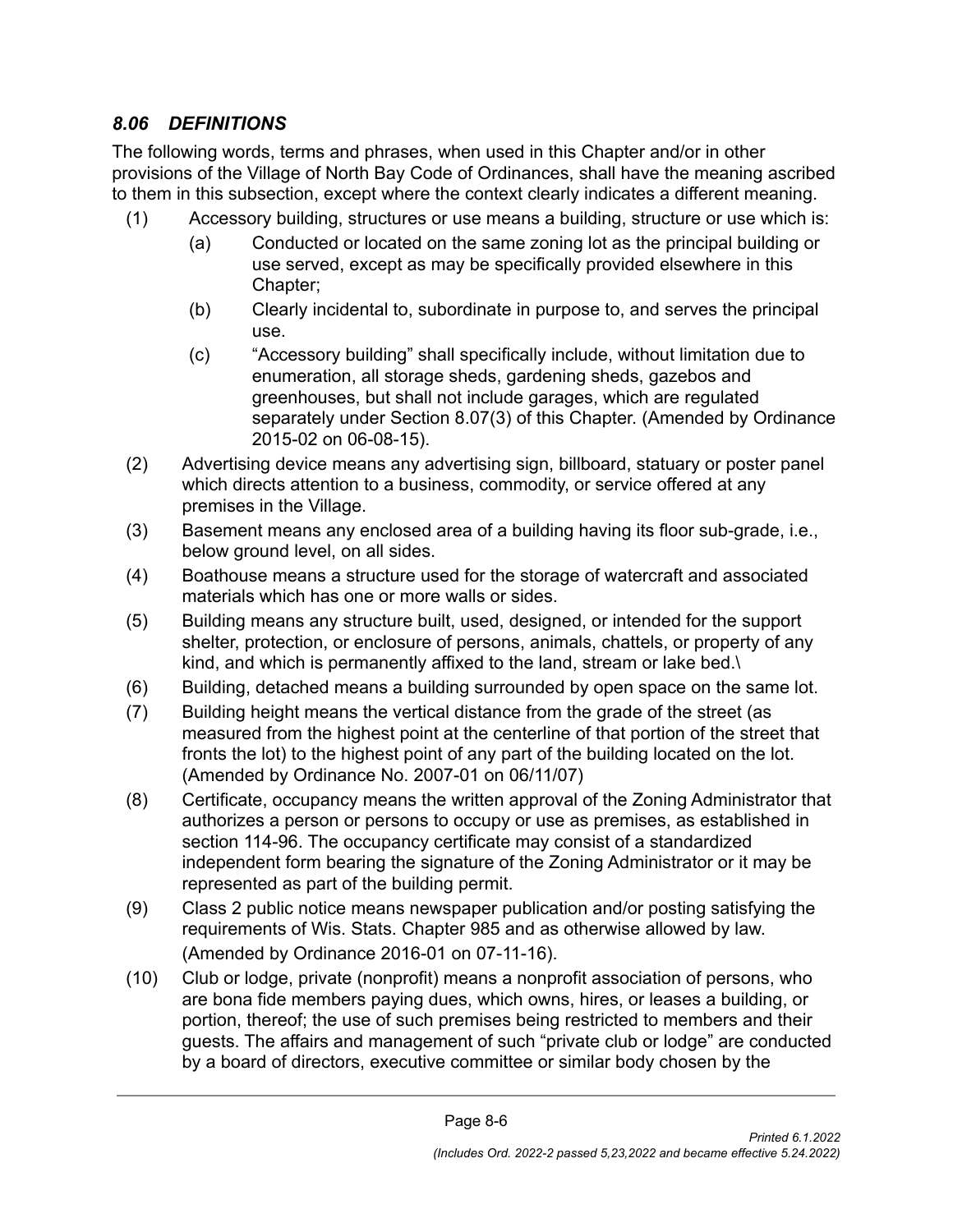members. It shall be permissible to serve food, meals and beverages on such premises.

- (11) Community living arrangement means any facility, licensed, or operating or permitted under the authority of the State Department of Social Services, where five or more unrelated persons reside, in which care, treatment, or services above the level of room and board, but less than skilled nursing care, is provided to persons residing in the facility. Such care, treatment, or services are provided as a primary function of such facility. Nursing homes, general hospitals, special hospitals, prisons, jails, pre-release centers, detention centers and foster homes for four or fewer children are not community living arrangements for purposes of this Chapter.
- (11.5) *Created by Ordinance 2022-2 on 5.23.2022*

"Conditional use" means a use allowed under a conditional use permit, special exception, or other special zoning permission issued by a city, but does not include a variance.

- (12) Convalescent or nursing home means a private home for the care of the aged or infirm, or a place of rest for those suffering from bodily disorders. Such home does not contain equipment for surgical care or for the treatment of disease or injury.
- (13) Cross Creek Territory means those parcels lying along both sides of a thirty foot easement known as Cross Creek Road between North Main and Erie Street and adjacent to the north boundary of the Village, all as shown on current Village maps, shall not be further subdivided except as described in Section 8.06 of this Code without the approval of the Village Planning Commission. Any such permitted subdivision shall be upon terms, requirements and conditions as to lot size, road and easement dedication and other items as the Village Planning Commission shall designate.
- (14) Daycare center, group means any establishment licensed by the State which provides supplemental parental care and supervision and/or educational instruction to nine or more children under seven years of age during the whole or any portion of the day.
- (15) Daycare home, family means any establishment licensed by the State which provides supplemental parental care and supervision and/or educational instruction for four to eight children under the age of seven years of age during the whole or any portion of the day in the provider's home.
- (16) Development means any artificial change to improved or unimproved real estate, including, but not limited to, the construction of buildings, structures or accessory structures; the construction of additions or substantial improvements to buildings, structures or accessory structures; the placement of buildings, structures or accessory structures; the placement of buildings or structures; mining, dredging, filling, grading, paving excavation or drilling operations; and the storage, deposition or extraction of materials, public or private sewage disposal systems or water supply facilities.
- (17) Drainage system means one or more artificial ditches, tile drains or similar devices which collect surface runoff or groundwater and convey it to a point of discharge.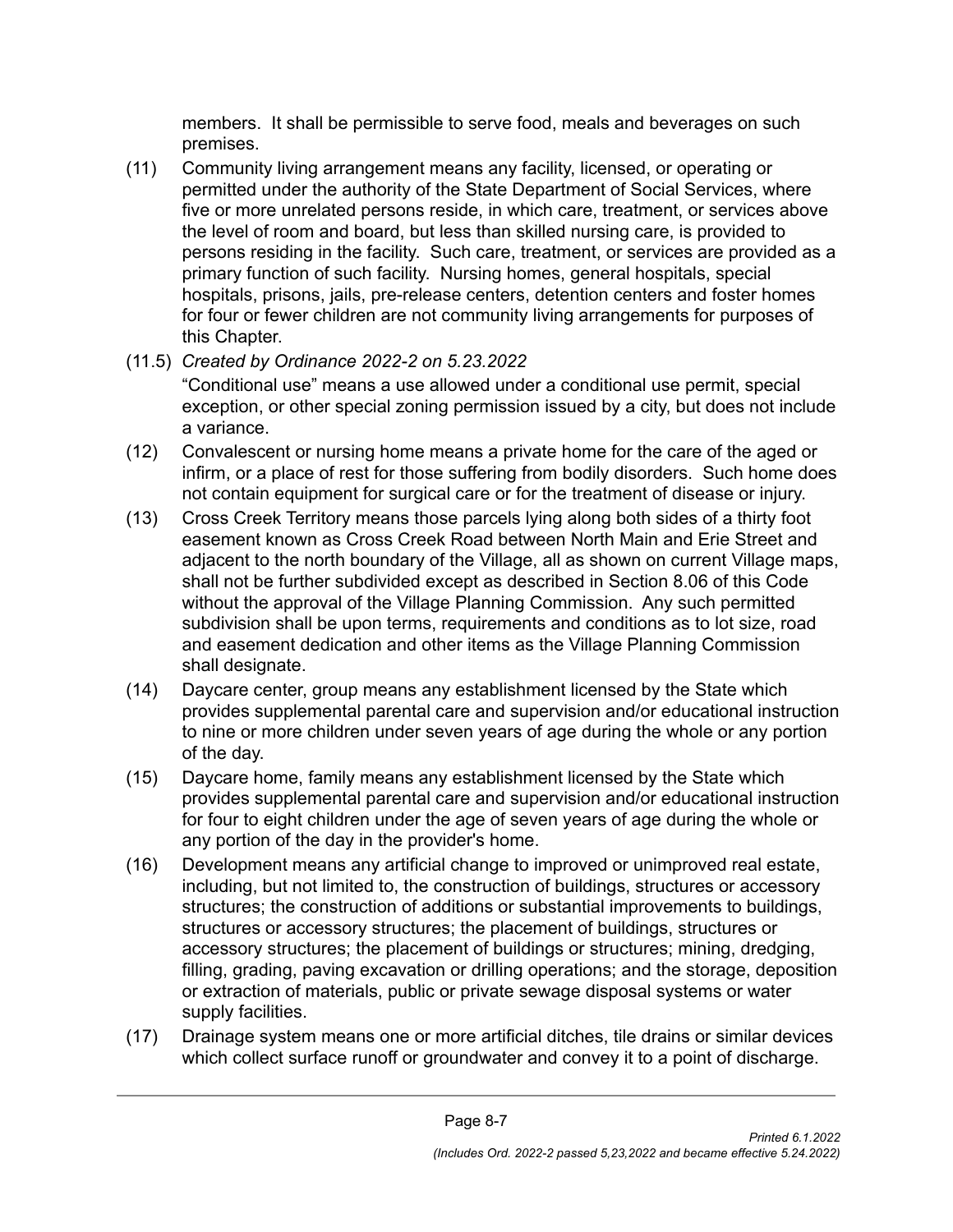- (18) Dwelling means a building, or portion thereof, designed or used exclusively for residential occupancy, including single-family dwellings, two-family dwellings, multiple-family dwellings and apartment hotels, but not including hotels or motels.
- (19) Dwelling, multiple-family means a building, or portion thereof, containing three or more dwelling units.
- (20) Dwelling, single-family means a building containing one dwelling unit only.
- (21) Dwelling, two-family means a building containing two dwelling units.
- (22) Dwelling unit means any room or group of rooms located within a dwelling and forming a single habitable unit with facilities that are used, or intended to be used, for living, sleeping, cooking and eating.
- (23) Environmental control facility means any facility, temporary or permanent, which is reasonably expected to abate, reduce or aid in the prevention, measurement, control or monitoring of noise, air or water pollutants, solid waste and thermal pollution, radiation or other pollutants, including facilities existing property or equipment not meeting or allegedly not meeting acceptable pollution control standards or which are to be supplemented or reduced by other pollution control facilities.
- (24) Existing Subdivision. Those parcels of land within the Village which are included in a presently platted and recorded subdivision.
- (25) Family means an individual or two or more persons related by blood, marriage, or legal adoption living together as a single housekeeping unit within a dwelling unit, including foster children, domestic servants, and not more than three guests or roomers. The word "family" shall include not more than four unrelated persons living together as a single housekeeping unit.
- (26) Fence. A fence is an artificial structure of posts and boards, wire, pickets, panels, rails or similar materials that is used as an enclosure of land. For purposes of this Chapter, a fence shall not include vegetation, nor shall it include a retaining wall that retains or supports earth. Additionally, a fence shall not include a temporary snow fence that is installed and removed within the months of November through April, nor shall it include any temporary fence required by law, nor shall it include an "invisible fence" which is comprised entirely of buried wiring and which is designed to contain pets. (Added by Ordinance 2013-04 on 10/15/13)
- (27) Flea market means a use occupying a building, structure or vacant lot whereby the owner or his agent sells, leases, or makes available space to transient merchants who vend, sell or dispose of, or offer to vend, sell or dispose of, new or used goods, wares or merchandise daily or at less frequent intervals; such term does not include arts and craft fairs, bazaars, festivals, or similar activities held by nonprofit organizations, neighborhood garage or rummage sales, or any farmer or truck gardener selling or disposing of products of the farm or garden occupied or cultivated by him.
- (28) Flood or flooding means a general and temporary condition of partial or complete inundation of normally dry land areas caused by:
	- (a) The overflow or rise of inland waters;
	- (b) The rapid accumulation or runoff of surface waters from any source;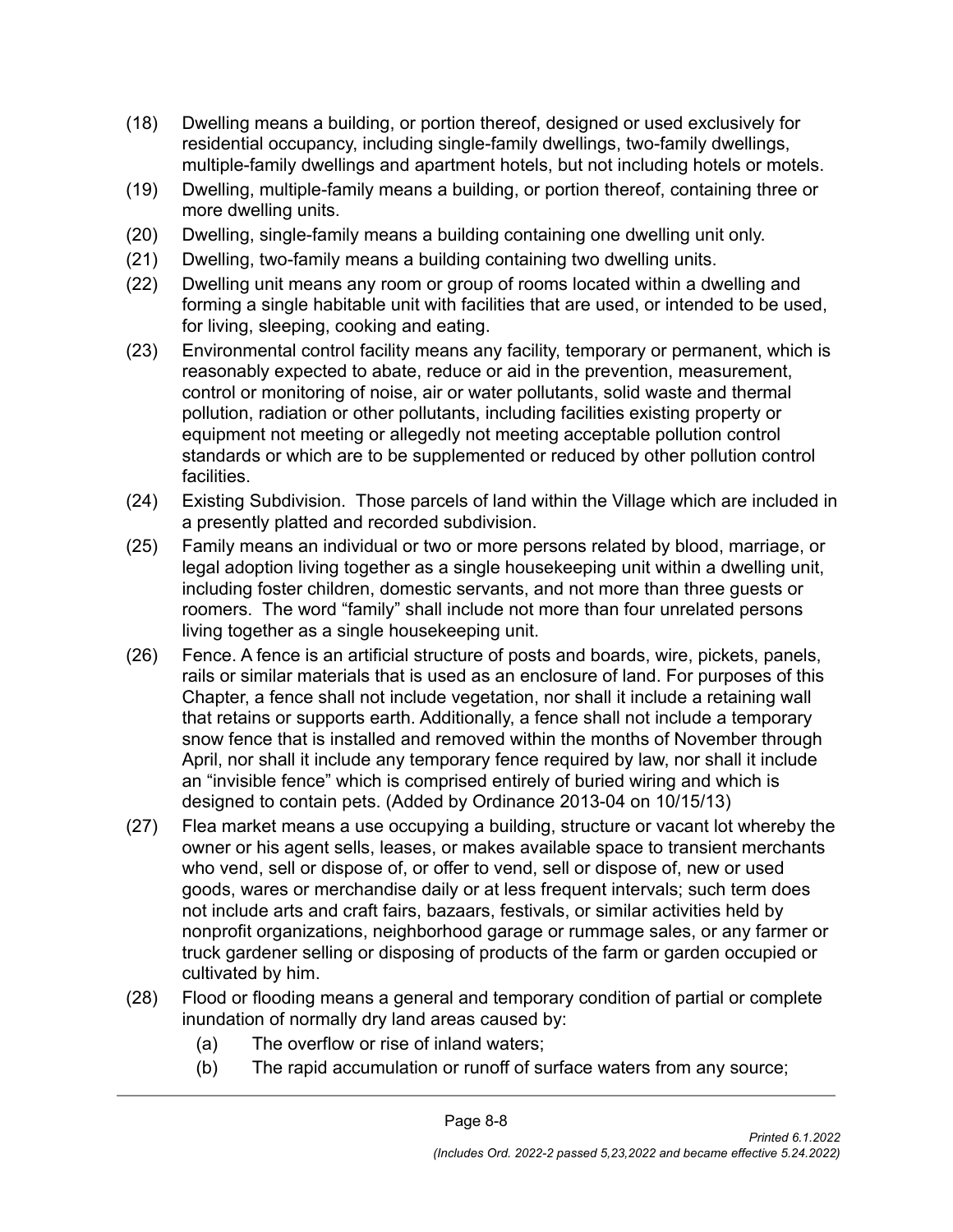- (c) The inundation caused by waves or currents of water exceeding anticipated cyclical levels along the shore of Lake Michigan;
- (d) The sudden increase caused by an unusually high water level in a natural body of water, accomplished by a severe storm, or by an unanticipated force of nature, such as a seiche, or by some similarly unusual event.
- (29) Flood profile means a graph or a longitudinal profile showing the relationship of the water surface elevation on a flood event to locations along a stream or river.
- (30) Flood protection elevation shall correspond to a point two feet of freeboard above the water surface profile associated with the regional flood and the official floodway lines.
- (31) Frontage means the length of all the property fronting on one side of a street between the two nearest intersecting streets, measured along the line of the street, or if dead-ended, then all of the property abutting on one side between an intersecting street and the dead-end of the street.
- (32) Garage means a detached garage and/or an attached garage used for housing the motor vehicles of the occupants of the premises. (Amended by Ordinance No. 2007-02 on 10/3/07)
- (33) Garage, storage. (Deleted by Ordinance No. 2007-02 on10/3/07)
- (34) Grade means the average level of the finished surface of the ground adjacent to the exterior walls of the building or structure.
- (35) Ground floor means that level of a building located substantially at grade.
- (36) Guest, permanent means a person who occupies or has the right to occupy a hotel or motel or apartment hotel accommodation as his domicile and place of permanent residence.
- (37) Historic structure means any structure:
	- (a) Listed individually in the National Register of Historic Places or preliminarily determined by the Secretary of the Interior as meeting the requirements for individual listing on the national register;
	- (b) Certified or preliminary determination by the Secretary of the Interior as contributing to the historical significance of a registered historic district or a district preliminarily determined by the Secretary of the Interior to qualify as a registered historic district;
	- (c) Individually listed on a state inventory of historic places in states with historic preservation programs which have been approved by the Secretary of the Interior;
	- (d) Individually listed on a local inventory of historic places in communities with historic preservation programs that have been certified either by any approved state program as determined by the Secretary of the Interior; or directly by the Secretary of the Interior in states without approved programs.
- (38) Home Occupation means any occupation or profession carried on by a member of the immediate family residing on the premises, in connection with which there is used no sign or display that will indicate from the exterior that the building is being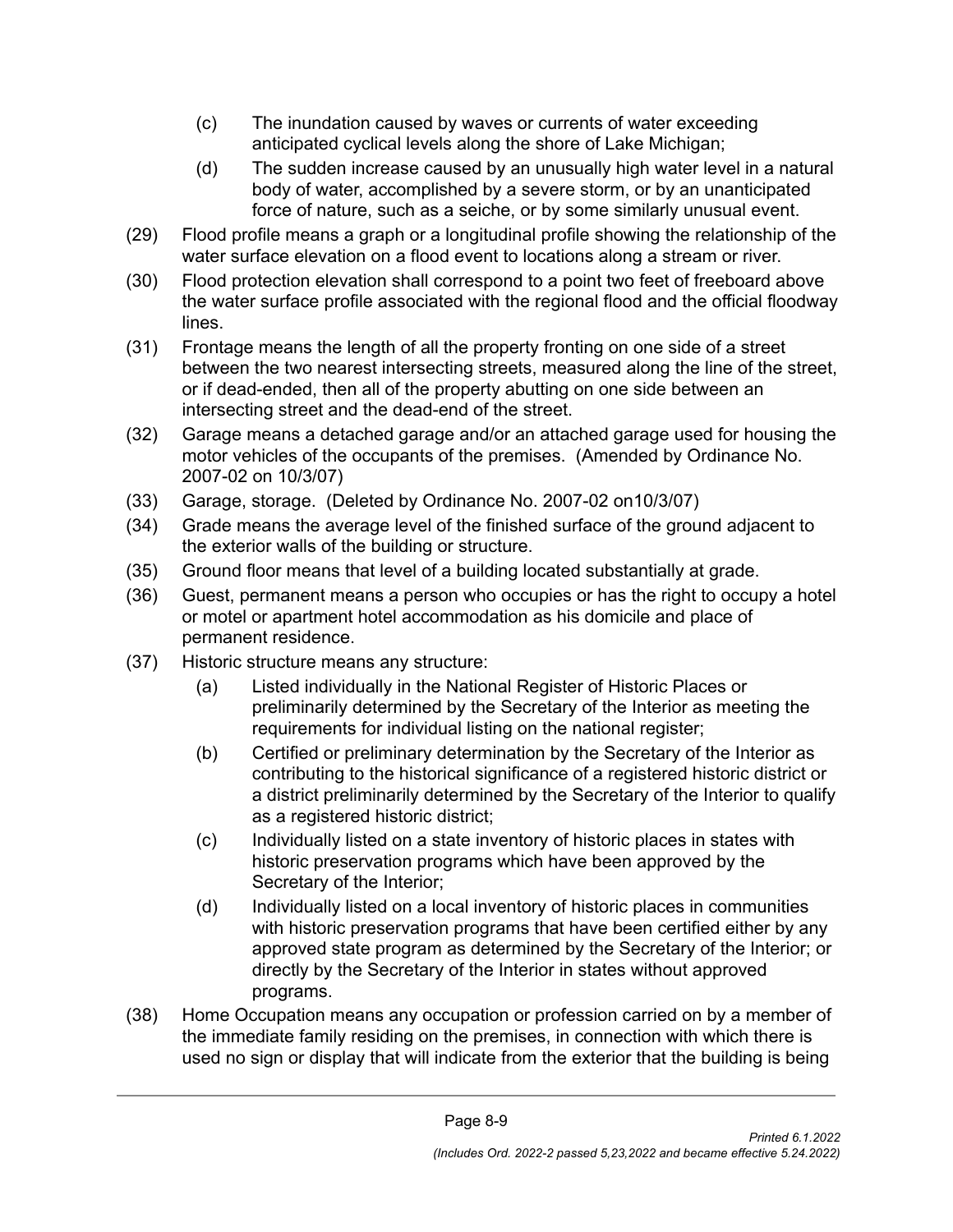utilized in whole or in part for any purpose other than that of a dwelling; no stock in trade or commodities are sold; no person is employed other than a member of the immediate family residing on the premises; no mechanical or electrical equipment visible or audible from the exterior of the premises is used except such as is permissible for purely domestic or household purposes; and the occupation or profession does not involve dealing directly with consumers on the premises.

- (39) Incompatible use means a use or service which is unsuitable for direct association with certain other uses because it is contradictory, incongruous, or discordant.
- (40) Lodging room (rooming unit) means a room rented as sleeping and living quarters, but without cooking facilities and with or without an individual bathroom. In a suite of rooms without cooking facilities, each room which provides sleeping accommodations shall be counted as one lodging room for the purposes of this chapter.
- (41) Lodginghouse (including "boardinghouse" and "roominghouse") means a residential building, or portion thereof, other than a motel, apartment hotel, or hotel containing lodging rooms which accommodate persons who are not members of the keeper's family. Lodging with or without meals is provided for compensation on monthly or less basis.
- (42) Lot means a parcel of land which is either a "lot of record" or a "zoning lot".
- (43) Lot area, gross means the area of a horizontal plane bounded by the front, side, and rear lot lines, but not including any area occupied by the waters or a duly recorded lake or river.
- (44) Lot, corner means a lot situated at the intersection of two streets, the interior angle of such intersection not exceeding 135 degrees.
- (45) Lot depth means the mean horizontal distance between the front lot line and the rear lot line of a lot, measured within the lot boundaries.
- (46) Lot, interior, means a lot other than a corner or reversed corner lot.
- (47) Lot line, front means that boundary of a lot which is along an existing or dedicated public street or, where no public street exists, is along a public way. The owner of a corner lot may select either street lot line as the front lot line. In the case of a landlocked or partially landlocked land, the front lot line shall be that lot line that faces the access of the lot.
- (48) Lot line, rear means that boundary of a lot which is most distant from, and is, or is most nearly, parallel to, the front lot line.
- (49) Lot line, side means any boundary of a lot which is not a front lot line or a rear lot line.
- (50) Lot of record means a lot which is part of a subdivision recorded in the office of the county register of deeds, but which has not been reduced from its platted size by conveyance of a part thereof; or is a parcel of land, the deed to which was recorded in the office of such register of deeds prior to May 1, 1961.
- (51) Lot, width means the horizontal distance between the side lot lines of a lot, measured at the narrowest width within the first 30 feet or lot depth immediately in back of the front yard setback lines.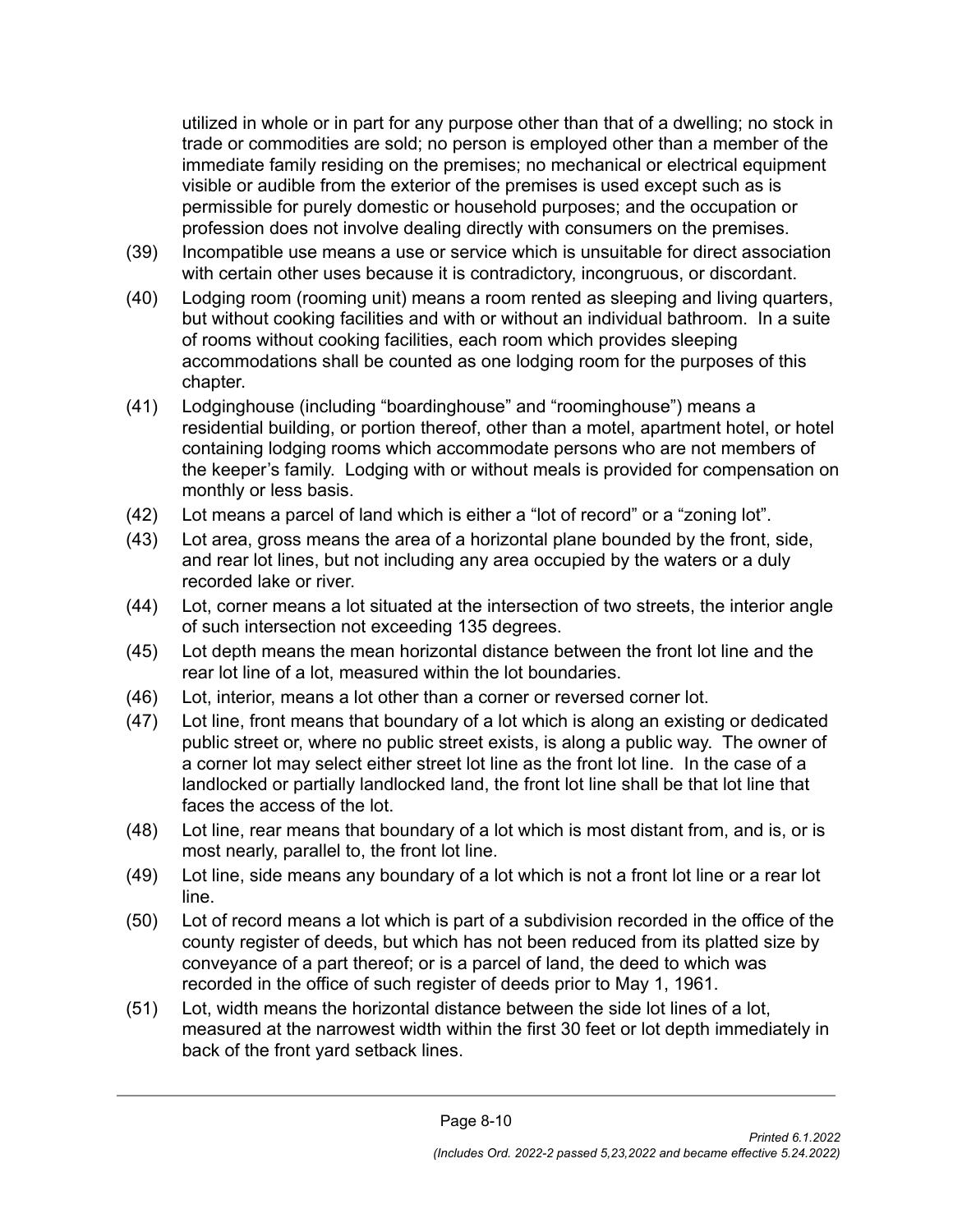- (52) Navigable waters means Lake Michigan.
- (53) Nonconforming building or structure means any building or structure, lawful at the time of enactment of this chapter, which;
	- (a) Does not comply with all of the regulations of this chapter or of any amendment hereto for the zoning district in which such building or structure is located;
	- (b) Is designed or intended for a nonconforming use.
- (54) Nonconforming use means any use of land, buildings, or structures, lawful at the time of the enactment of this chapter, which does not comply with all of the regulations of this chapter or of any amendment hereto governing use of the zoning districts in which such use is located.
- (55) Ordinary high water mark means the point on the bank or shore up to which the presence and action of surface water is so continuous as to leave a distinctive mark such as by erosion, destruction or prevention of terrestrial vegetation, predominance of aquatic vegetation, or other easily recognized characteristics.
- (56) Overnight parking, for the purpose of this chapter, shall constitute the parking of a motor vehicle, boat or trailer between the hours of 2:00 a.m. and 7:00 a.m.
- (57) Parking space means an enclosed or unenclosed surfaced area permanently reserved for the temporary storage of one automobile and appropriately connected with a street or alley by a surfaced driveway affording adequate ingress and egress. Such space shall be at least nine feet in width and 19 feet in length and shall meet all other requirements imposed by the Village.
- (58) Professional office means the office of a doctor, dentist, minister, architect, landscape architect, professional engineer, realtor, lawyer, author, musician, or other recognized professional.
- (59) Rooming unit is a term used in this chapter to regulate residential density in boarding houses, lodging houses, and rooming houses. Rooming unit is synonymous with "lodging room".
- (60) Setback indicates the maximum distance maintained between a street right-of-way and the nearest supporting member of any structure on the lot.
- (61) Shorelands means the lands within the following distances form the ordinary high water mark of navigable waters: 1,000 feet from a lake, pond or flowage, or 300 feet from a river or stream or the landward side of the floodplain, whichever distance is greater.
- (62) Shore Acres Territory means those parcels south of North Bay subdivision and east of Bayside subdivision, all as shown on current Village maps, shall not be further subdivided except as described in Section 8.06 of this Code without the approval of the Village Planning Commission. Any such permitted subdivision shall be upon terms, requirements and conditions as to lot size, road and easement dedication and other items as the Village Planning Commission shall designate.
- (63) Sign means a name, identification, description, display, or illustration which is affixed to, or represented directly or indirectly upon a building, structure or piece of land, and which directs attention to an object, product, place, activity, person, institution, organization or business. The term "sign" shall not include a sign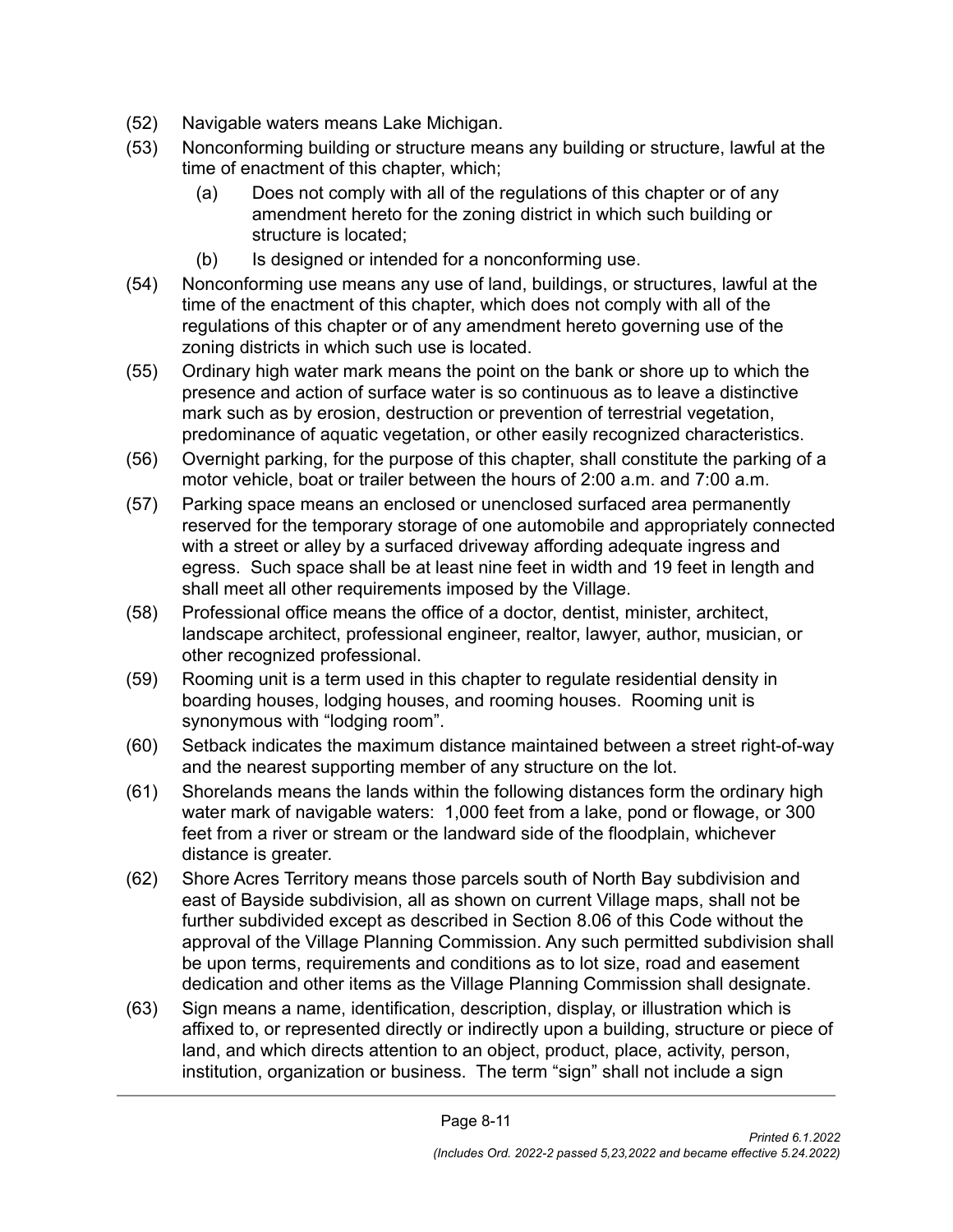located completely within an enclosed building, which sign is not visible from outside the building, unless the context shall so indicate.

- (64) Sign, advertising means a sign which directs attention to a business, commodity, service, or entertainment not exclusively related to the premises where such sign is located or to which it is affixed.
- (65) Sign, business means a sign which directs attention to a business or profession conducted, or to a commodity, service or entertainment sold or offered upon, the premises where such sign is located or affixed. Public service information promoting noncommercial items of general interest to the community may be included on a business sign.
- (66) Sign, political means any temporary sign which supports the candidacy of any candidate for public office or urges action on any other matter on the ballot of primary, general, or special elections.
- (67) South Creek Territory means those parcels lying between North Main and Erie Streets and adjacent to the south boundary of the Village, all as shown on current Village maps, shall not be further subdivided except as described in Section 8.06 of this Code without the approval of the Village Planning Commission. Any such permitted subdivision shall be upon terms, requirements and condition as to lot size, road and easement dedication and other items as the Village Planning Commission shall designate.
- (68) Street means a public or private right-of-way which affords a primary means of vehicular access to abutting property, whether designated as a street, avenue, highway, road, boulevard, lane, throughway, or however otherwise designated, but does not include driveway to buildings.
- (69) Structural alteration means any change, other than incidental repairs, which would prolong the life of the supporting members of a building, such as the addition, removal, or alteration of bearing walls, columns, beams, girders, or foundations.
- (70) Structure means anything which is placed, constructed or erected on the ground or attached to something on the ground. Structures shall include, but not be limited to, solar apparatus, windmills, satellite earth stations, and swimming pools.
- (71) Use *Repealed by Ordinance 2022-2 on May 23, 2022 , See Section 8.10 (4-15)*
- (72) Use, permitted means a use which may be lawfully established in a particular district or districts provided it conforms with all requirements, regulations, and standards of such districts.
- (73) Yard means an open space on the same zoning lot with a building or structure, unoccupied and unobstructed from its lowest level to the sky. A "yard" extends along a lot line, and to a depth or width specified in the yard requirements for the zoning district in which such zoning lot is located.
- (74) Yard, front means a yard extending along the full length of the front lot line between the side lot lines.
- (75) Yard, rear means a yard extending along the full length of the rear lot line between the side lot lines.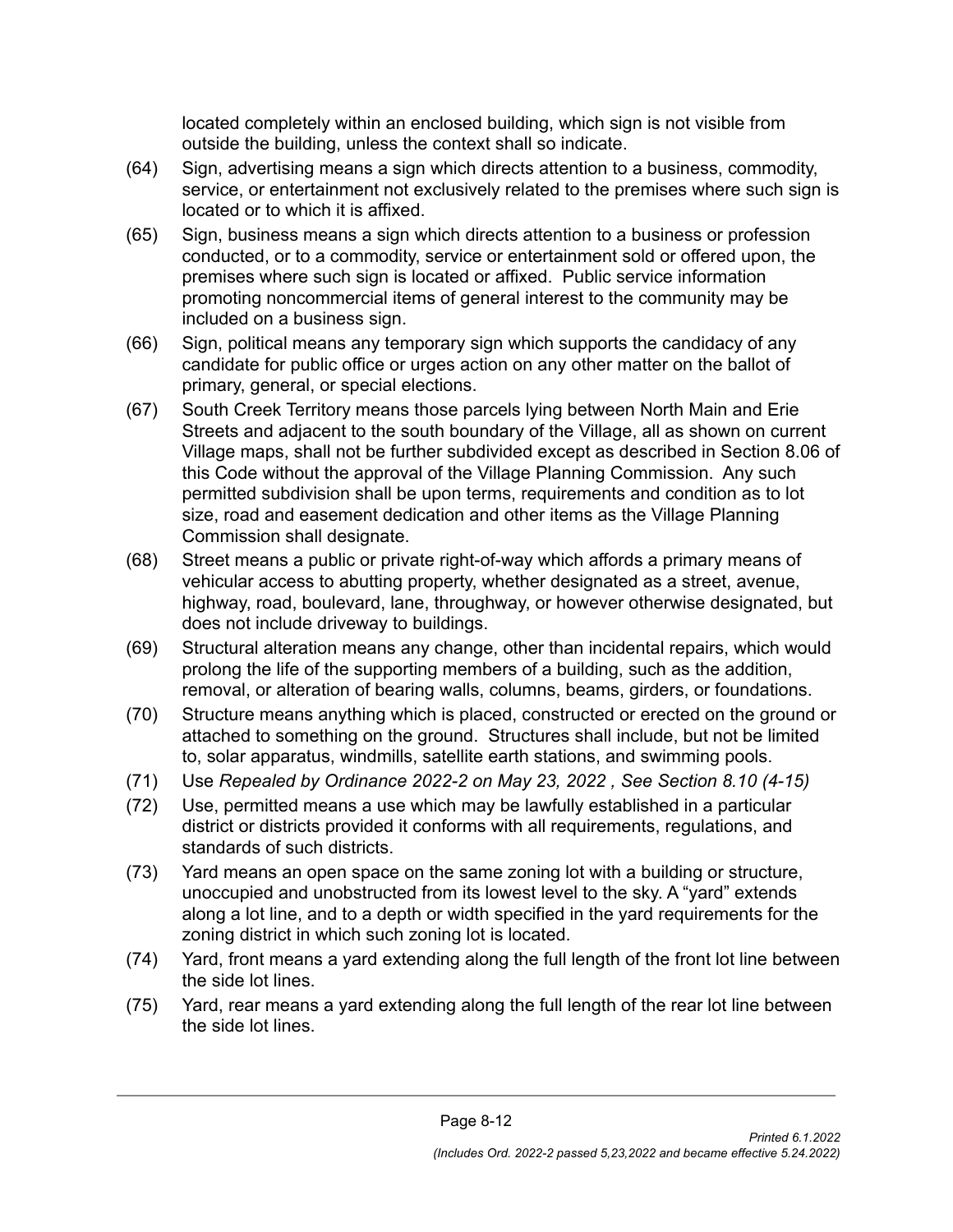- (76) Yard, side means a yard extending along a side lot line from the front yard to the rear yard.
- (77) Zoning Administrator means the Village President.
- (78) Additional definitions. Any definitions set forth in Chapter 236 of the Wisconsin Statutes are hereby adopted in inclusion herein by reference to the same force and virtue as if set forth herein in detail.

# <span id="page-13-0"></span>*8.07 DISTRICT ESTABLISHMENT, USE AND REGULATION*

The Village of North Bay is hereby designated and divided into two "Residence Districts", R-1 and R-2. The R-1 district consists of all lands lying west of North Main Street and each lot lying in this district shall have a minimum of .75 acres or 32,670 square feet unless presently occupied by a residence. The R-2 district consists of all lands lying east of North Main Street and each lot lying in this district shall have a minimum area of .5 acres or 21,780 square feet unless occupied by a residence.

- (1) Use. No building shall be erected, moved or structurally altered, and no building or premises shall be used except for one or more of the following uses:
	- (a) Permanent one-family dwellings and accessory buildings;
	- (b) Temporary sheds for construction and similar purposes;
	- (c) Municipal buildings;
	- (d) (Repealed by Ordinance 2015-02 on 06-08-15);
- (2) Regulations. No building or premises shall be used and no building or structure shall be erected, moved or altered or changed except in accordance with the requirements of this Chapter and the requirements of Chapter 10, including the procurement of a building permit.
	- (a) Advertising. No advertising sign of any character shall be permitted except for one unlighted sign not exceeding four square feet in area pertaining to the lease, hire or sale of the building or premises on which the sign is located.
	- (b) Residential Restrictions. No trailer, basement, tent, shack, garage, barn or other outbuilding, erected on the building site shall be used at any time as a residence, temporarily or permanently, nor shall any structure of a temporary character be used as a residence. No house being built shall be used as a residence until it has been finished to the extent that the concrete floor of the basement or the concrete slab of a basementless house has been poured and all the walls of all the living quarters shall have been lathed and plastered or the finished material of other construction erected, and the rooms to be used as kitchen and bathroom shall have been finished.
	- (c) Livestock. No livestock or other animals including chickens and excepting the usual household pets shall be kept or raised within the Village.
	- (d) Poles and Wires. No telephone or electric poles or wires shall be erected or maintained in that part of the Village which is constituted of the original North Bay Subdivision, except under easements as recorded in the office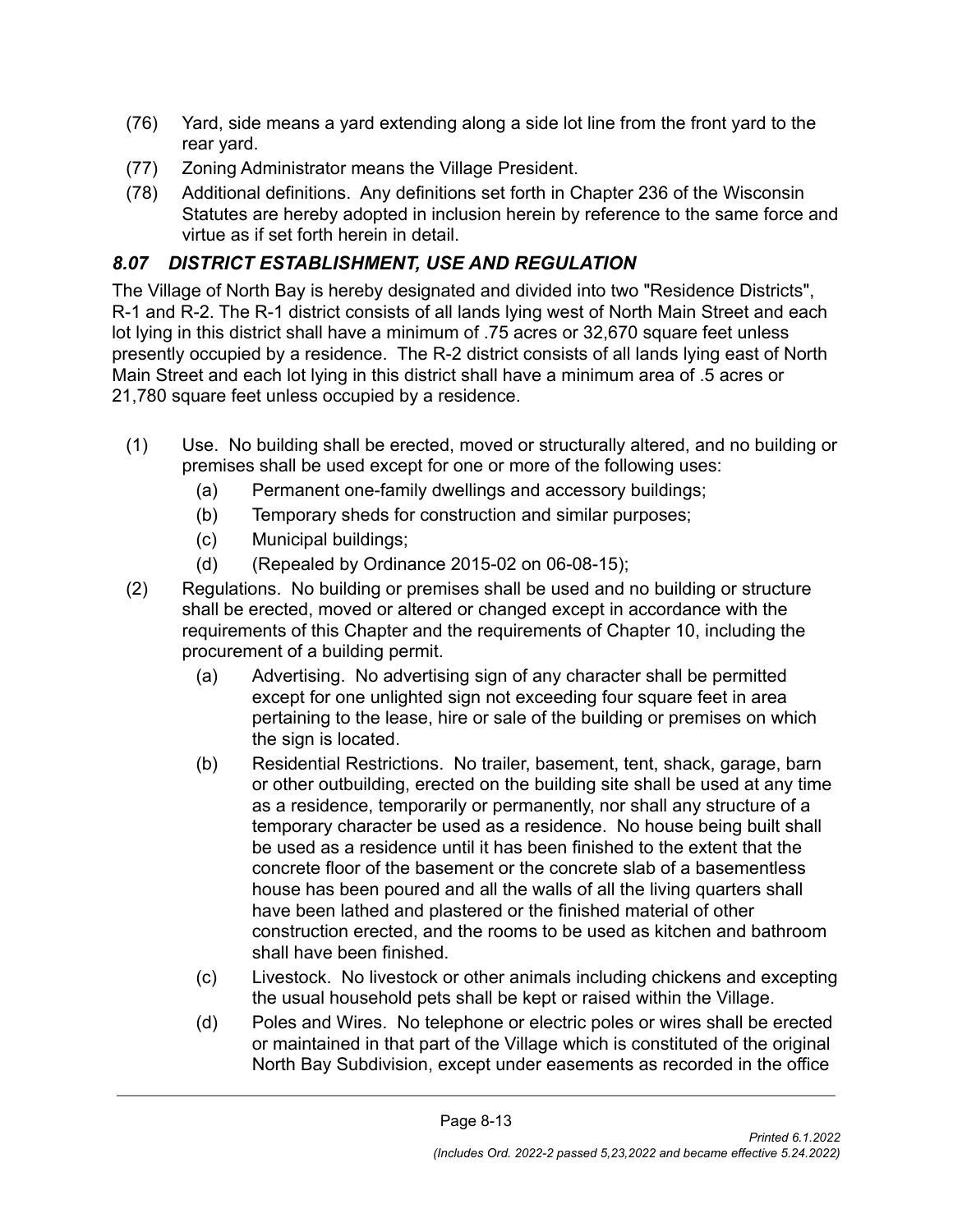of the Register of Deeds of Racine County on January 10, 1921, and January 17, 1921, Volume 180 at Page 569.

- (e) Snowmobiles. See 16.04(24) \*
- (f) Accessory buildings. No accessory building may be located on any lot prior to the completion of the principal dwelling on such lot. No more than one accessory building is allowed on any lot. Accessory buildings shall not have a floor area greater than 144 square feet. Accessory buildings may not be taller than twelve feet, measured from ground to the highest point of the building, and, in any event, may not be taller than the lot's principal building. Notwithstanding any other provision of this Code to the contrary, accessory buildings may be constructed with a 5-foot side yard or rear yard setback, provided, however, that any accessory structure constructed within any public easement shall be conditioned upon the property owner executing an agreement, in a form acceptable to the Village, providing at least: (1) that the structure will be moved at the request of the Village and (2) that the Village shall have the right to remove, or, if necessary, destroy the accessory structure, without any recourse by or to the owner, if and as necessary to gain access to the easement area. Accessory buildings are allowed only in rear yards. Accessory buildings may be painted only the same color as the principal dwelling, or such other color as will tend to cause the accessory building to visually blend into the natural surroundings. In no event may an accessory building be used as a permanent or temporary dwelling, nor may an accessory building be used to store a car or truck, nor may an accessory building be used in connection with any commercial operation. A building permit is required for accessory structures. (Amended by Ordinance 2016-01 on 07-11-16).
- (g) Parking and Storage of Vehicles *(Created 11.25.2019 and went into effect 1.13.2020)* Outdoor parking of vehicles shall be limited to residents' vehicles and to those of residents' temporary guests, and shall be on an all-weather hard surface (concrete, asphalt, or the like) except that vehicles may be parked on the residence's yard for not more than four hours in order to accommodate the temporary parking of guests' vehicles when there is inadequate street parking available. Residents' recreational and utility vehicles (including, but not limited to, RVs, campers, fifth-wheel campers, trailers, boats, all-terrain vehicles, jet skis, snowmobiles, tractors, etc.) may not be stored outside, provided however, that between April 1 and October 31, one recreational or utility vehicle may be stored in the rear yard at least 15 feet from all side and rear lot lines. Notwithstanding the above, and only with the prior notification to a Village trustee or the Village police department, a camper or recreational vehicle may be temporarily parked in a residence's driveway for up to 7 days while such vehicle is being loaded or unloaded."
- (3) Detached Garages. No new detached garages shall be constructed and/or placed on any property in the Village. Existing detached garages that are/were in existence at the time of the effective date of this particular ordinance may be kept,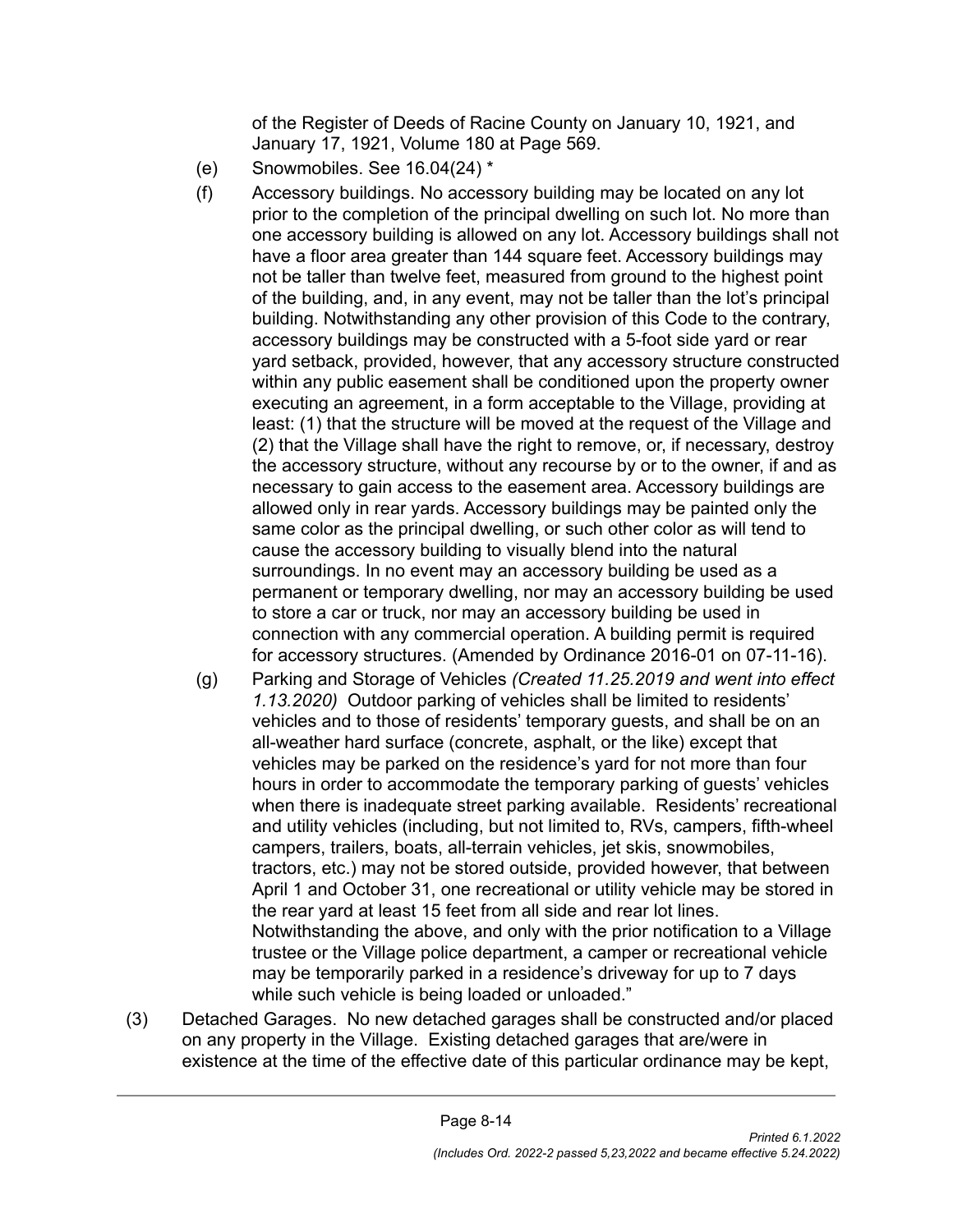maintained, repaired, and/or replaced by the property owner, but any such repaired or replaced garage shall (i) not exceed the presently-existing dimensions and/or have a different location or footprint than the original detached garage being so repaired or replaced, and (ii) shall first be approved by the Plan Commission and the Village Board under Section 8.10(4)(b) of the Village Code of Ordinances. Additionally, and not withstanding the foregoing prohibition pertaining to new detached garages, any property in the Village that presently does not have any type of garage (whether attached and/or detached) may construct a new detached garage on the property if such a detached garage is first approved by the Plan Commission and the Village Board under Section 8.10(4)(b) of the Village Code of Ordinances. (Adopted by Ordinance No. 2007-02 on 10/3/07)

(4) *Created by Ordinance 2022-2*

To maintain the North Bay aesthetic, construction following the teardown of an existing house must emulate the previous structure. Specifically, the replacement house must replicate the exterior dimensions, i.e. height, length and width, location and orientation on the lot, setbacks, and square footage of the previous house. Building materials, insulation, windows, doors, plumbing, heating, air conditioning, and electrical systems of the new structure may be updated with approval of the planning commission.

Any variance of this standard must be approved by the planning commission.

# <span id="page-15-0"></span>*8.08 NONCONFORMING STRUCTURES*

Except as provided in Wis. Stats. 62.23(7)(h) and 62.23(7)(hc), as may be amended from time to time, a nonconforming structure existing at the time of the adoption of this Ordinance may be continued; however, it shall not be extended, enlarged, reconstructed or structurally altered except when required by law or order so as to more closely comply with these Ordinances. It may not thereafter revert to a less conforming structure.

\*\* Subsection 16.07(24) was renumbered as subsection 16.04(24) via Ordinance 2014-01, dated 9-8-14.

# <span id="page-15-1"></span>*8.09 SUBSTANDARD LOTS*

- (1) A substandard lot is one which (a) is smaller in size than required for one family dwelling purposes by the provisions of this Chapter or any amendment to it and (b) is a legal lot or parcel of record in the office of the County Register of Deeds prior to the effective date of this Chapter or applicable amendment to it.
- (2) Substandard lots shall be required to meet the setbacks and other yard requirements of this Ordinance. A Building Permit for the improvement of a lot with lesser dimensions and requisites than those set forth in Section 8.07 and Chapter 10 of this Ordinance shall be issued only after approval of a variance by the Board of Appeals upon recommendation of the Village Plan Commission.
- (3) If both an abutting lot or lands and a substandard lot are owned by the same owner on the effective date of this Chapter, or if an abutting lot or lands and a substandard lot becomes owned by the same owner subsequent to the effective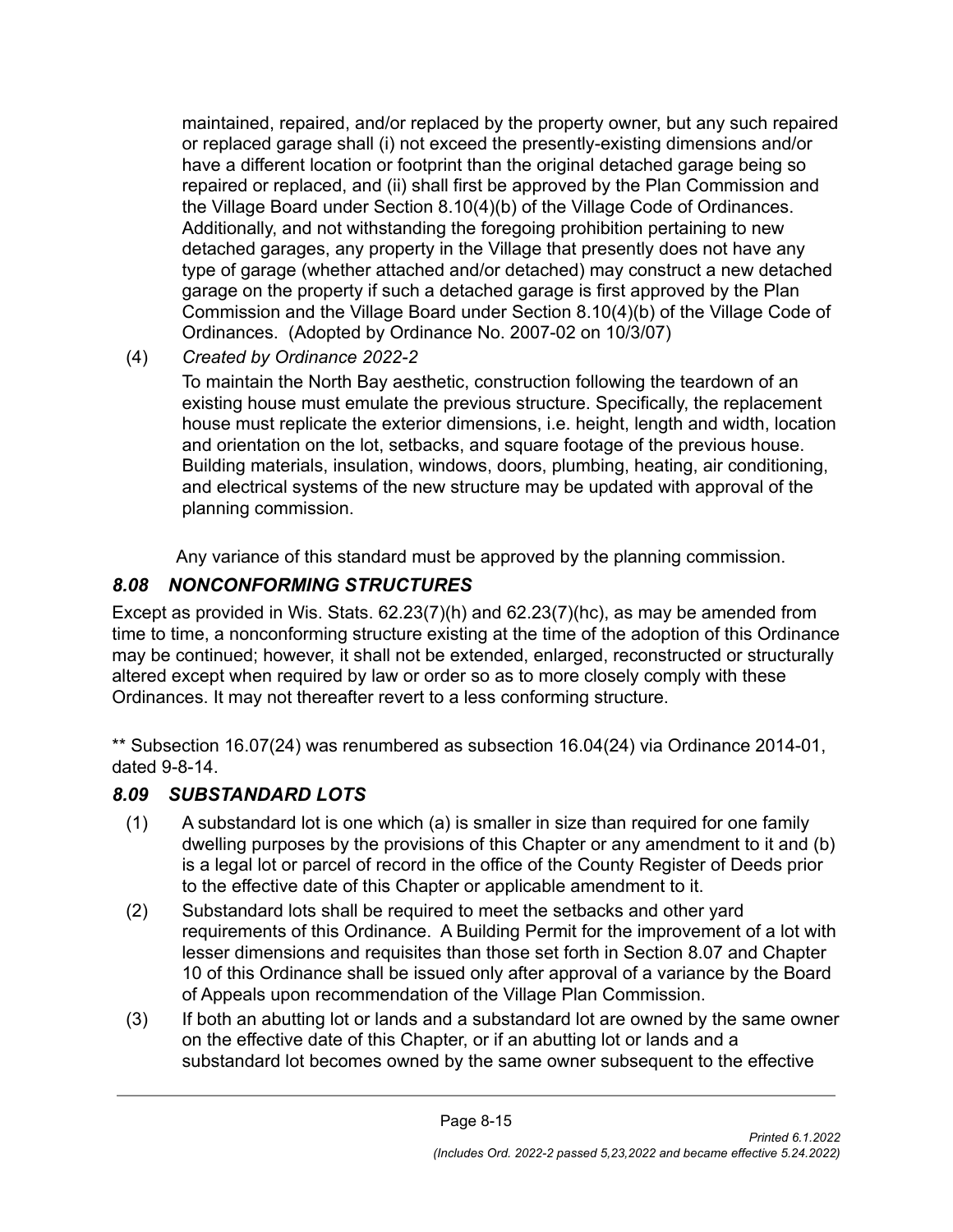date of this Chapter, the substandard lot shall be combined with the abutting lot or lands into one parcel and shall not be sold or used without full compliance with the provisions of this Chapter. For the purposes of this section, lots and property shall be considered in the same ownership when owned by: the same individual, trust, corporation, limited liability company, or other business entity; an individual and other abutting lots are owned by his spouse; and when any of said lots are owned by an individual and other abutting lots are owned by a corporation in which said individual is a stockholder.

#### <span id="page-16-0"></span>*8.10 RESIDENTIAL CONSERVATION OVERLAY DISTRICT ESTABLISHMENT, USES AND STANDARDS OF REVIEW*

For the purpose of this zoning ordinance, the following special overlay district is created: Residential Conservation Overlay District.

- (1) Overlay. The Residential Conservation Overlay District is a district which overlays the North Bay general zoning districts. The requirements of the overlay district shall override and supersede the requirements of the underlying general zoning districts.
- (2) Overlay Boundaries. The overlay district boundaries are hereby established as shown on the official Village of North Bay zoning map which is on file in the Village Clerk's office and which accompanies and is a part of this ordinance. Unless otherwise noted on the zoning map, such boundaries shall be construed to follow: corporate limits, lot or property lines and center lines of streets or easements or such lines extended.
- (3) Intent. It is intended that the residential conservation overlay district will enable and permit the preservation and protection of natural environmental conditions within the Village where such preservation or protection is considered to be beneficial to the public health, safety and welfare interests, while at the same time allowing the development of single family residences and their accessory uses when such development is carried out in a manner in compliance with the provisions of this Chapter and/or the provisions of the Village of North Bay Code of Ordinances.
- (4) Uses. In the Residential Conservation Overlay District, no parcel of land shall be used for any purpose except as follows:
	- (a) Permitted Uses. The following uses shall be permitted uses within the Residential Conservation Overlay District: existing single family residence, existing accessory structures and uses. The following additional uses may be permitted upon review by the Village Planning Commission and approval by the Village Board: flood control measures, establishment and development of parks and recreation areas, landscaping or relandscaping of a single family dwelling lot, soil and water conservation practices, stream bank and lakeshore protection and water retention and/or detention ponds.\
	- (b) Conditional Uses. The following uses shall be conditional uses, allowable only after public hearing before the Village Planning Commission and approval by the Village Board: modification and/or alteration of existing, or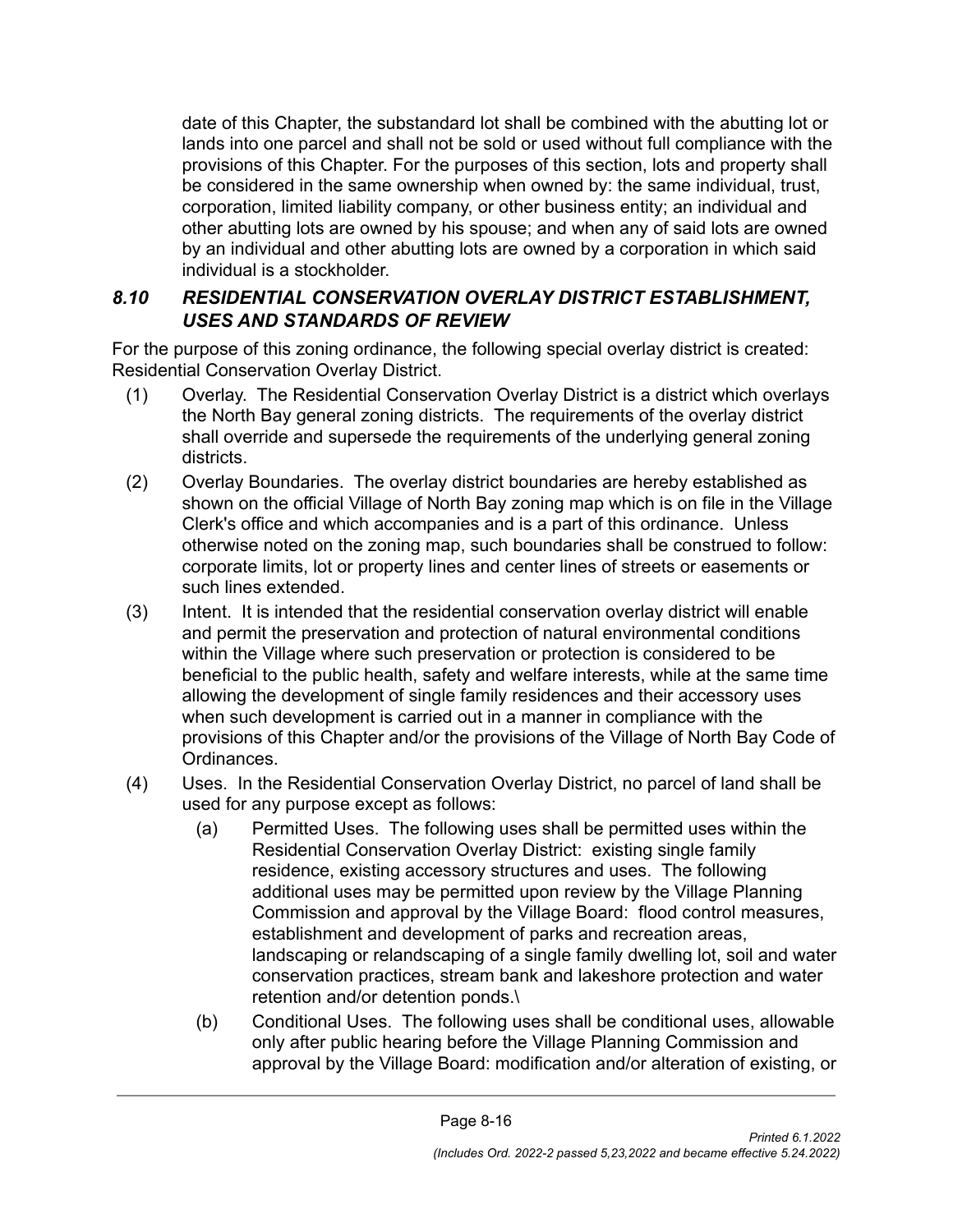the development of new, single family residences and their related accessory structures or uses, creation of new drainage ways, dredging, draining, filling, flooding, excavating, ditching, dumping, tiling, mineral or soil removal or any other activity that would disturb, impede, obstruct or impair the existing lands, terrain, fauna, flora, water courses, or existing topography within the Residential Conservation Overlay District. Any such uses shall be upon such terms, requirements and conditions as the Village Board shall designate so as to preserve the natural environment, existing topography and natural beauty of the Village.

- (c) Prohibited Uses. All other uses not listed as permitted or conditional uses are prohibited within the Residential Conservation Overlay District. Additionally, all permitted uses and/or conditional uses shall only affect and/or be located entirely in and on the land owned by the property owner exercising the permitted use and/or conditional use, unless otherwise approved by the Village Board.
- (5) Conditional Use Permit. Conditional uses and their accessory uses are considered as special uses requiring review, and a public hearing before the Village Planning Commission, and approval by the Village Board. The Village Board may authorize the Zoning Administrator to issue a conditional use permit for conditional uses after review and a public hearing before the Village Planning Commission, provided that such conditional uses and related structures are (i) in compliance with the provisions of this Chapter and/or the provisions of the Village of North Bay Code of Ordinances, and (ii) in accordance with the purposes and intent of this Ordinance, and (iii) are found not to be hazardous, harmful, offensive or otherwise adverse to the environmental quality, water quality, shoreland cover or property values in the Village.
- (6) Application. Applications for conditional use permits shall be submitted in writing to the Zoning Administrator and shall include the following where applicable:
	- (a) Names and Addresses of applicant, owner of the site, architect, professional engineer, and contractor.
	- (b) Description of the Subject Site by lot, block and recorded subdivision or metes and bounds; address of the subject site; type of structure; existing and proposed operation or use of the structure or site; number of employees if any.
	- (c) Plat of Survey prepared by a registered land surveyor showing the locations, boundaries, dimensions, elevations, uses, and sizes of the following: subject site; existing and proposed structures; existing and proposed easements, streets, and other public ways; off-street parking, and driveways; existing highways access restrictions; existing and proposed street, side, rear, and shore yards; the location, yard grade (elevation), and uses of any abutting lands and their structures within 40 feet of the subject site; and the location of the high-water elevation. In addition, when the subject site contains floodlands, the permit application shall show the limits of the floodland, the lowest floor elevation (basement) of any proposed structure, the first floor elevation of the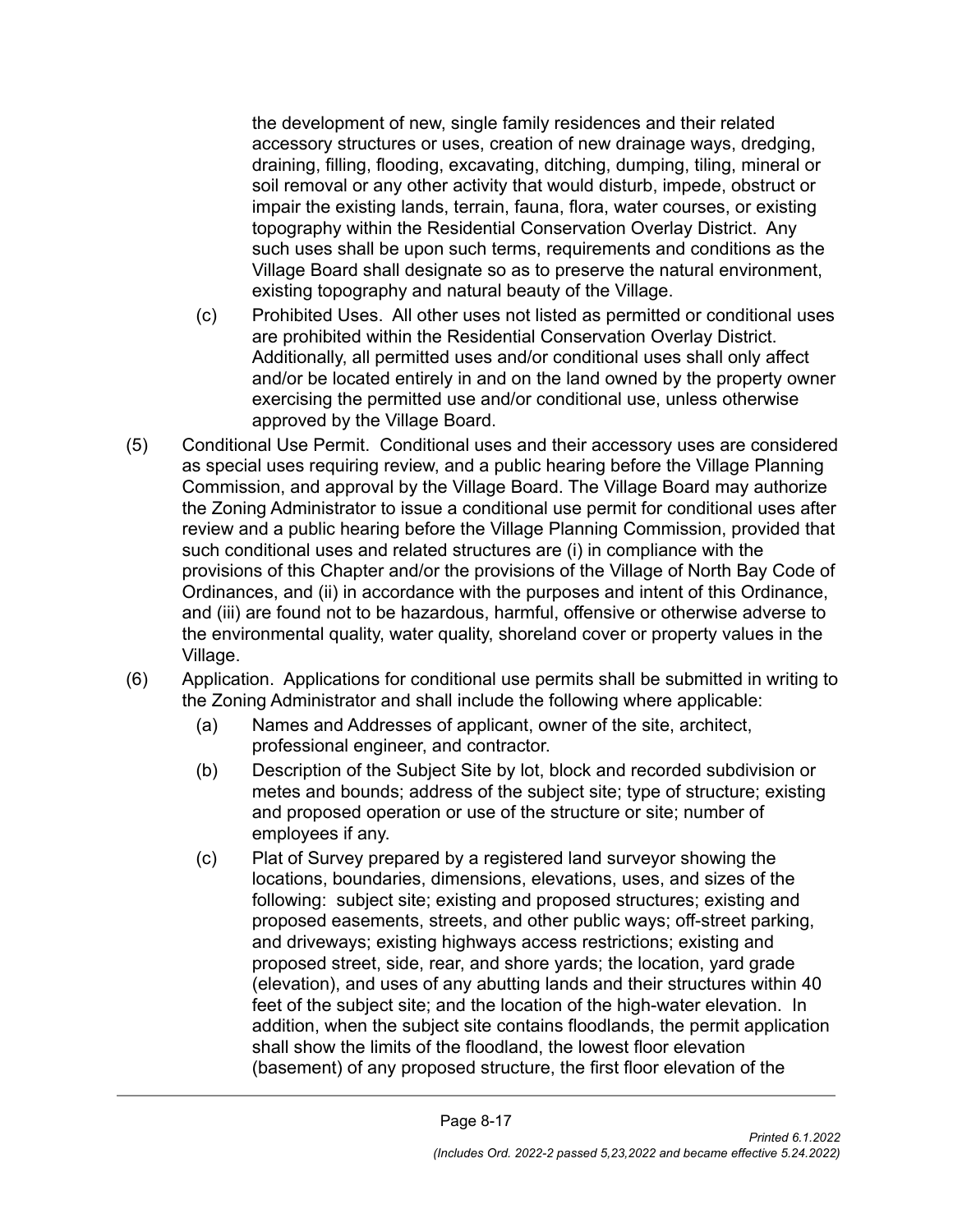proposed structure, and the yard grade (elevation); and the first floor elevation and yard grade surrounding any abutting structure within 40 feet of the subject site.

- (d) Additional Information as may be required by the Village Clerk, Building Inspector, Zoning Administrator, the Village Planning Commission or Village Board.
- (7) *Repealed and recreated by Ordinance 2022-2 on 5.23.2022*

Review and Approval. The Village Planning Commission shall review the application for a Conditional Use Permit and hold a public hearing upon class 2 notice as required by Wisconsin Statutes Section 62.23(7)(de)3 jointly with the Village Board. The Village Planning Commission shall then consider and vote to recommend the grant or denial of the Conditional Use Permit application. The recommendation shall be made based upon the applicable standards of the ordinance by substantial evidence presented at the hearing, as required by Wisconsin Statutes Section 62.23(7)(de)3. The Planning Commission shall then forward that recommendation to the Village Board. The Village Board shall make the final determination in the manner required by Wisconsin Statutes Section 62.23(7)(de)3.

(a) Conditions such as, but not limited to, landscaping, architectural design, type of construction, construction commencement and completion dates, location, water supply and waste disposal system, street dedication, flood proofing, ground cover, diversions, silting basins, terraces, stream bank protection, planting screens, operational controls, roadway access restrictions, increased yards, stream crossings or culverts may be considered by the Village Planning Commission, along with any and all other relevant matters, when reviewing, considering, and voting upon the application for a Conditional Use Permit.

The standard conditions listed below are automatically incorporated into the terms of a Conditional Use Permit issued under this section, unless otherwise stated in the Conditional Use Permit.

- 1. Any use not specifically listed as permitted shall be considered to be prohibited except as may be otherwise specifically provided herein. In case of a question as to the classification of use, the question shall be submitted to the Village Plan Commission for determination.
- 2. No use is hereby authorized unless the use is conducted in a lawful, orderly and peaceful manner. Nothing in this order shall be deemed to authorize any public or private nuisance or to constitute a waiver, exemption or exception to any law, ordinance, order or rule of either the municipal governing body, the County of Racine, the State of Wisconsin, the United States of America or other duly constituted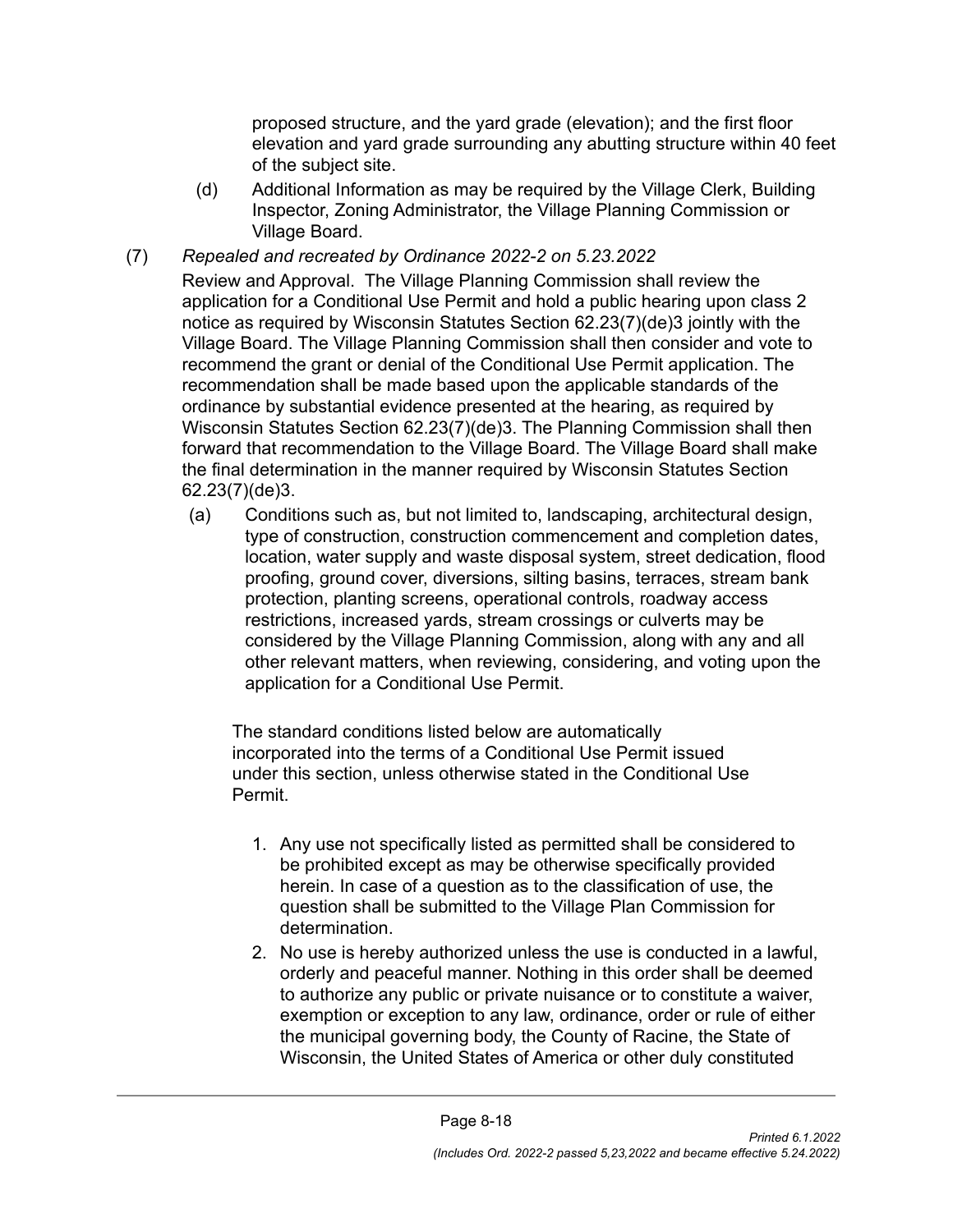authority, except only to the extent that it authorizes the use of the subject property above described in any specific respects described herein. This order shall not be deemed to constitute a building permit, nor shall this order constitute any other license or permit required by Village ordinance or other law.

- 3. This conditional use hereby authorized shall be confined to the subject property described, without extension or expansion other than as noted herein, and shall not vary from the purposes herein mentioned unless expressly authorized in writing by the Village Plan Commission as being in compliance with all pertinent ordinances.
- 4. All buildings and grounds shall be maintained in a neat, attractive and orderly way.
- 5. The property shall comply with all rules and regulations of the Village and the local Fire Department, including submission to routine inspections by Village and Fire Department staff
- 6. Should the permitted conditional use be abandoned in any manner, or discontinued in use for twelve (12) months, or continued other than in strict conformity with the conditions of the original approval, or should the petitioner be delinquent in payment of any monies due and owing to the Village, or should a change in the character of the surrounding area or the use itself cause it to be no longer compatible with the surrounding area or for similar cause based upon consideration of public health, safety or welfare, the conditional use may be terminated by action of the Village Plan Commission, pursuant to the enforcement provisions of this Conditional Use Order, and all applicable ordinances.
- 7. Any change, addition, modification, alteration and/or amendment of any aspect of this conditional use, including but not limited to an addition, modification, alteration, and/or amendment to the use, premises (including but not limited to any change to the boundary limits of the subject property), structures, lands or owners, other than as specifically authorized herein, shall require a new permit and all procedures in place at the time must be followed.
- 8. Unless this conditional use permit expressly states otherwise, plans that are specifically required by this conditional use order may be amended upon the prior approval of the Village Plan Commission if the Village Plan Commission finds the plan amendment to be minor and consistent with the conditional use permit. Any change in any plan that the Village Plan Commission feels, in its sole discretion, to be substantial shall require a new permit, and all procedures in place at the time must be followed.
- 9. Petitioner and Owner Agreement. As a condition precedent to the issuance of the conditional use permit, the owner of the Subject Property shall approve the issuance of this conditional use permit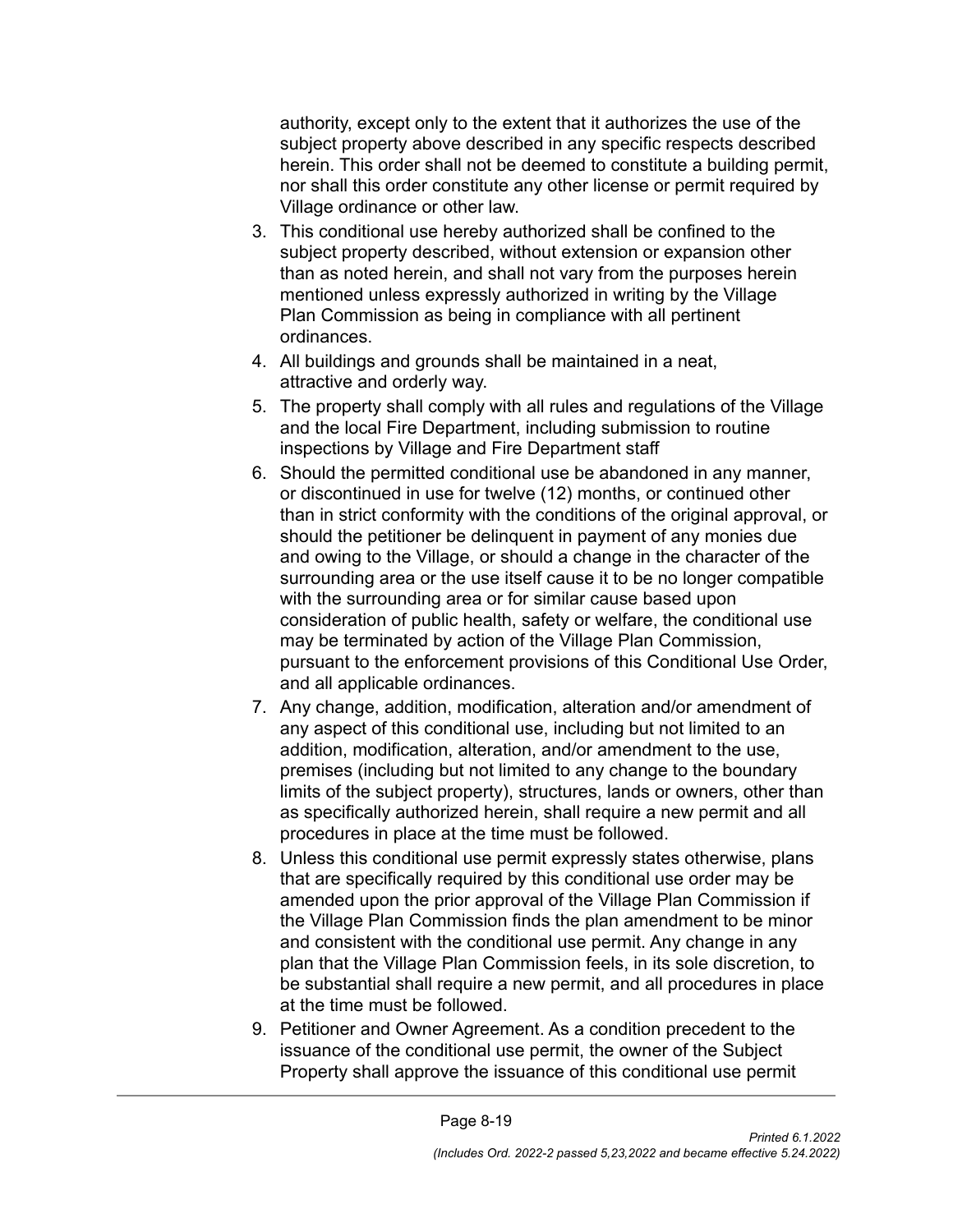upon the terms and conditions described herein in writing, and the Petitioner is required to accept the terms and conditions of the same in its entirety in writing.

- 10. Professional fees. Petitioner shall, on demand, reimburse the Village for all costs and expenses of any type that the Village incurs in connection with this application, including the cost of professional services incurred by the Village (including engineering, legal, planning and other consulting fees) for the review and preparation of the necessary documents or attendance at meetings or other related professional services for this application, as well as for any actions the Village is required to take to enforce the conditions in this conditional approval due to a violation of these conditions.
- 11. Payment of charges. Any unpaid bills owed to the Village by the Subject Property Owner or his or her tenants, operators or occupants, for reimbursement of professional fees (as described above); or for personal property taxes; or for real property taxes; or for licenses, permit fees or any other fees owed to the Village; shall be placed upon the tax roll for the Subject Property if not paid within thirty (30) days of billing by the Village, pursuant to section 66.0627, Wisconsin Statutes. Such unpaid bills also constitute a breach of the requirements of this conditional approval that is subject to all remedies available to the Village, including possible cause for termination of this approval.
- 12. Current Address. The Petitioner is obligated to file with the Village Clerk a current mailing address and current phone number at which the Petitioner can be reached, which must be continually updated by the Petitioner if such contact information should change, for the duration of this conditional use. If the Petitioner fails to maintain such current contact information, the Petitioner thereby automatically waives notice of any proceedings that may be commenced under this conditional approval, including proceedings to terminate this conditional use.
- 13. Conditions Shown in Minutes Incorporated. All conditions of approval imposed by duly adopted motion of the Village Board in its consideration of the Petitioner's application, as noted in the Minutes of the Village Board meeting at which approval was granted, are specifically incorporated herein by reference.
- 14. Should any paragraph or phrase of this conditional use permit be determined by a Court to be unlawful, illegal or unconstitutional, said determination as to the particular phrase or paragraph shall not void the rest of the conditional use and the remainder shall continue in full force and effect.
- 15. If any aspect of this conditional use permit or any aspect of any plan contemplated and approved under this conditional use is in conflict with any other aspect of the conditional use or any aspect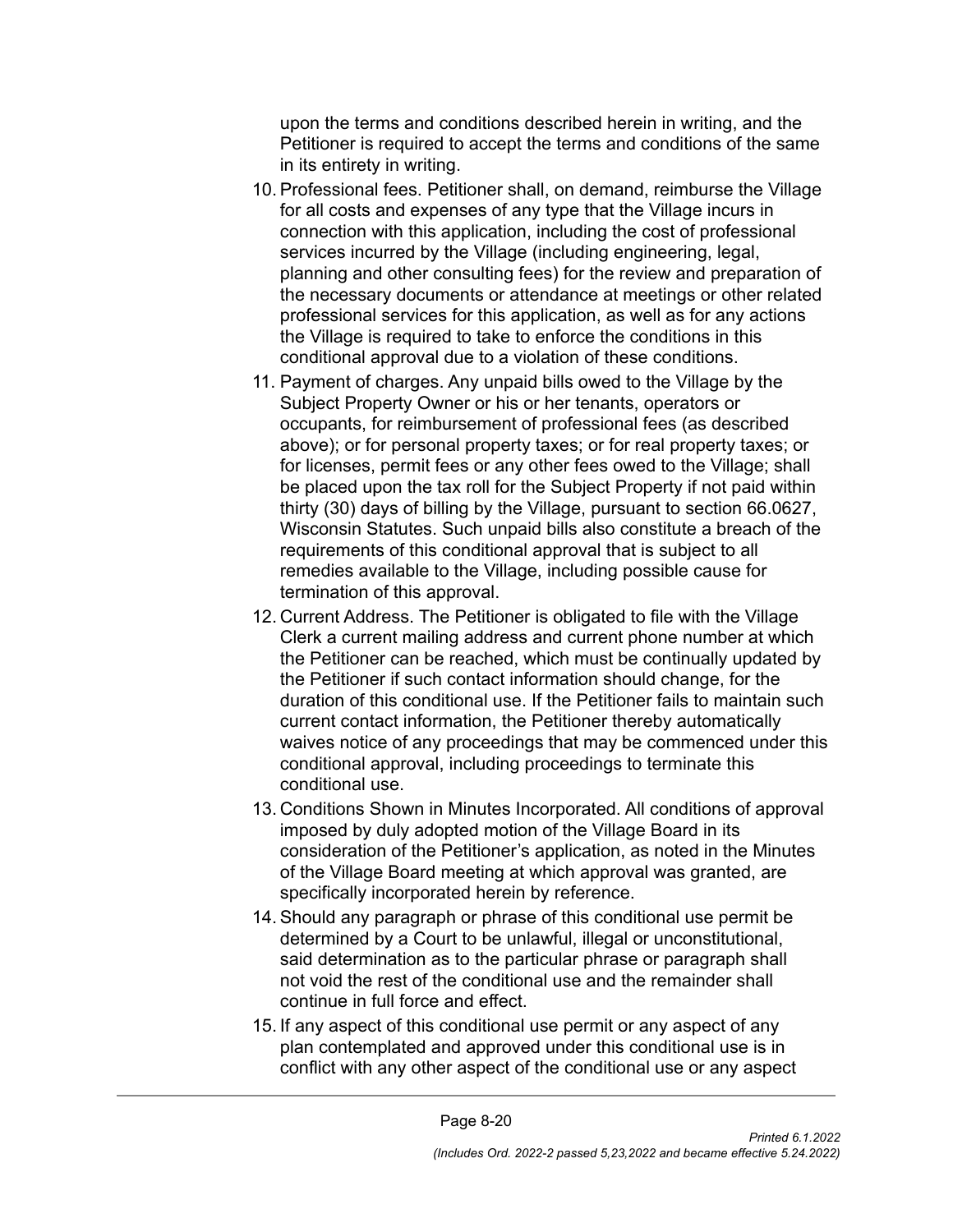of any plan of the conditional use, the more restrictive provision shall be controlling as determined by the Village Plan Commission.

- (b) Subject to all other requirements of this Chapter, excavating and filling for the siting of a new single family residence or an addition to an existing single family residence shall be allowed provided that such activities are limited to that area actually needed to site the structure on the lot and further provided that such activities be conducted so as to prevent erosion and sedimentation and preserve the natural beauty of the Village.
- (c) With respect to conditional uses within shorelands, the standards set forth in Section 281.31(5)(a) of the Wisconsin Statutes, in particular as they relate to the avoidance or control of pollution, shall apply. Page 8-20 Printed 2.8.2020
- (d) Performance Standards
	- 1. It is the intent of this Section to describe performance standards for the regulation of uses and to establish an objective and equitable basis for control and to ensure that the community is adequately protected from potential hazardous and nuisance-like effects. These performance standards are designed to limit, restrict, and prohibit the effects of those uses outside their premises or zoning district. In addition, these performance standards are intended to comply with other applicable local, state and federal codes and standards. All structures, lands, air and water shall hereafter comply with the following performance standards.
	- 2. Control of Odors. No operation or activity shall emit any substance or combination of substances in such quantities that create an objectionable odor. The Plan Commission reserves the right to request an odor control plan from the applicant to identify potential odors and implement recommendations from the plan.
	- 3. Control of Fire and Explosive Hazards
		- a. All uses involving the manufacturing, utilization, processing, or storage of flammable and explosive materials shall be provided with adequate safety devices against the hazard of fire and explosion and with adequate firefighting and fire suppression equipment and devices as may be required by the Fire Prevention Code.
		- b. All materials that range from active to intense burning shall be manufactured, utilized, processed, and stored only in completely enclosed buildings which have noncombustible exterior walls and an automatic fire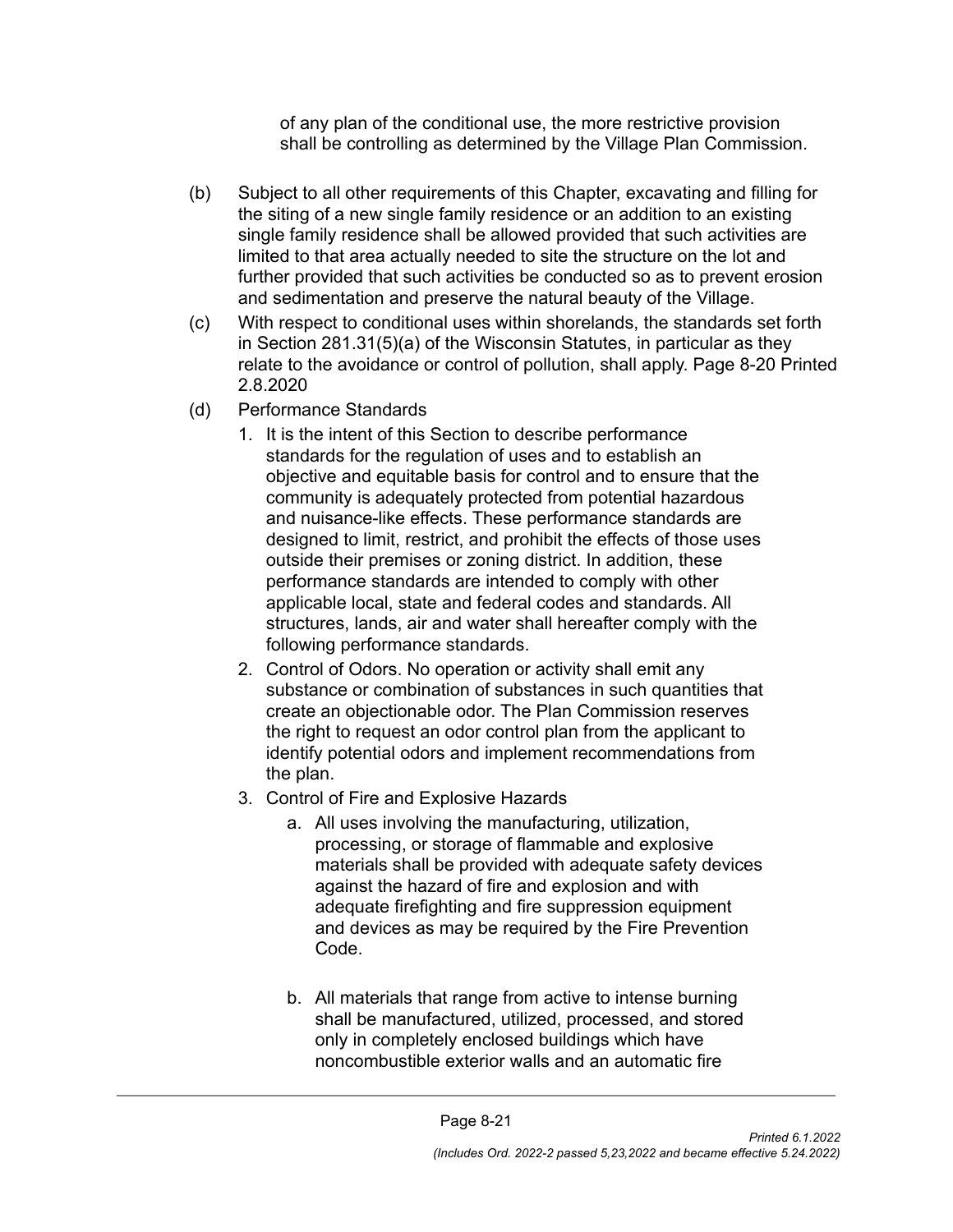extinguishing system.

- c. The storage of fuels and other materials that produce flammable or explosive vapors shall be permitted only after review and approval by the Village Fire Department and in accord with their requirements to minimize fire and explosive hazards.
- 4. Glare, Heat and External Lighting
	- a. No operation or activity shall produce any intense lighting, glare or heat with the source directly visible beyond the boundary of the property line. Operations producing light, glare, or heat shall be conducted within an enclosed building.
	- b. External lighting shall be shielded so that light rays do not adversely affect adjacent uses.
- 5. Water Quality Standards
	- a. No activity shall locate, store, or permit the discharge of any treated, untreated, or inadequately treated liquid, gaseous, or solid materials of such nature, quantity, obnoxiousness, toxicity or temperature that might runoff, seep, percolate, or wash into surface or subsurface waters so as to contaminate, pollute or harm such waters or cause nuisances such as objectionable shore deposits, floating or submerged debris, oil or scum, color, odor, taste or unsightliness, or be harmful to human, animal, plant, or aquatic life.
	- b. No activity shall withdraw water or discharge any liquid or solid materials so as to exceed or contribute toward exceeding the minimum standards and those other standards and the application of those standards set forth in Wis. Adm. Code NR 102 or in other applicable Chapters which regulate water quality.
- 6. Noise. No operation or activity shall transmit any noise beyond the boundaries of the property so that it becomes a nuisance.
- 7. Vibration
	- a. No operation or activity shall transmit any physical vibration that is above the vibration perception threshold of an individual at or beyond the property line of the source. Vibration perception threshold means the minimum ground- or structure-borne vibrational motion necessary to cause a reasonable person to be aware of the vibration by such direct means as, but not limited to, sensation by touch or visual observation of moving objects.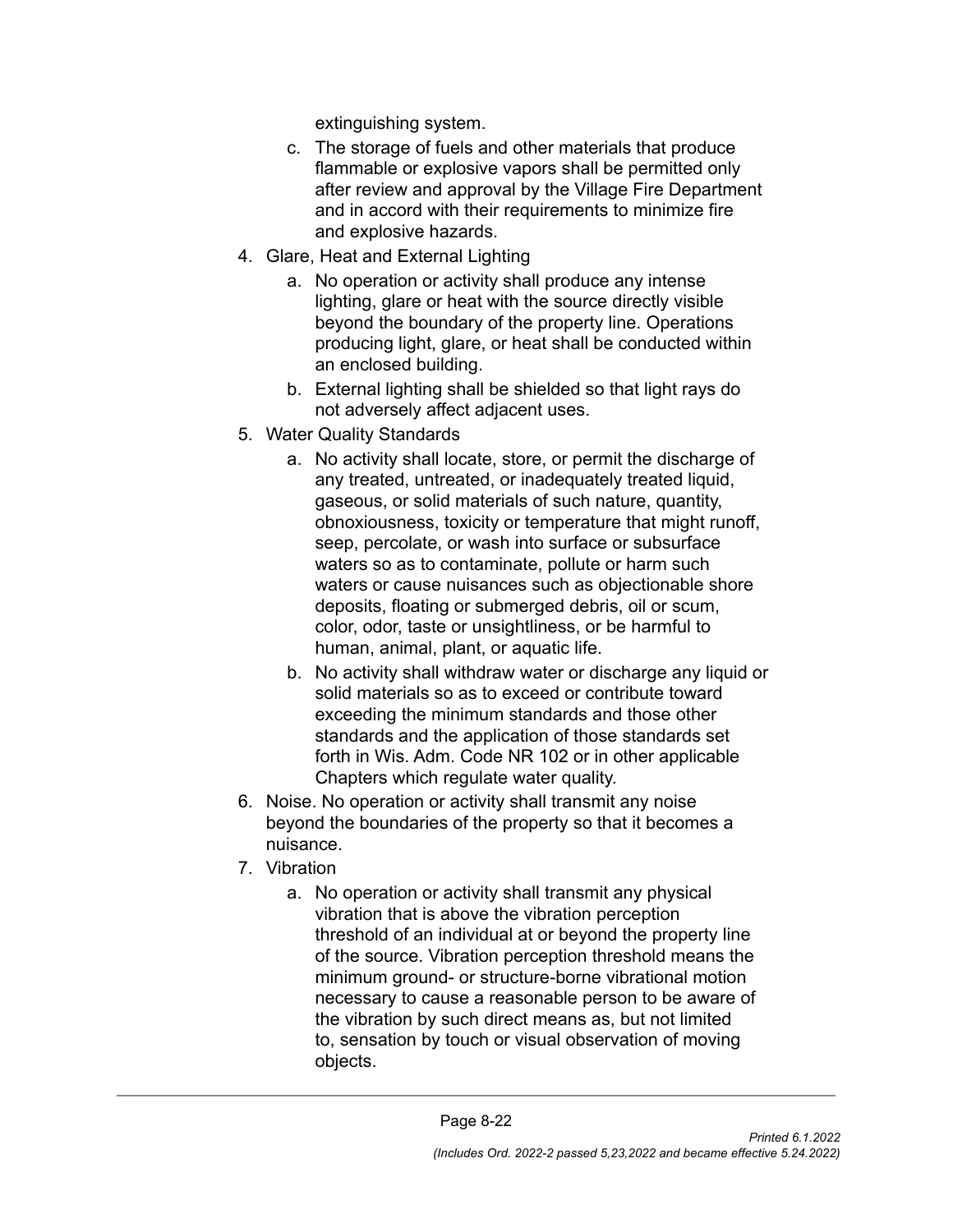- b. Vibrations not directly under the control of the property user and vibrations from temporary construction or maintenance activities shall be exempt from the above standard.
- 8. Traffic Impact. The Plan Commission reserves the right to require a traffic impact study in order to identify impacts to adjacent properties and roadways and to identify improvements or actions required to minimize or eliminate impacts. No use shall be approved unless the applicant implements the conclusions and recommendations of the study. The traffic study shall be prepared by a registered professional engineer in accordance with the following standards:
	- a. Manual on Transportation Studies (Institute of Transportation Engineers (ITE))
	- b. Traffic Impact Analysis Guidelines (Wisconsin Department of Transportation)
	- c. Manual on Uniform Traffic Control Devices (Federal Highway Administration)
	- d. Trip Generation Manual (Institute of Transportation Engineers)
	- e. Other local, county or state standards
- (8) *Repealed and recreated by Ordinance 2022-2 on 5.23.2022*

Village Board Action. Following a public hearing held jointly with the Village Planning Commission, and after careful consideration of the Village Planning Commission's recommendation, the Village Board may grant the Conditional Use Permit as applied for, grant the Conditional Use Permit with conditions deemed appropriate by the Board, or deny the permit, based upon whether the standards of the ordinance have been met as demonstrated by substantial evidence at the hearing. The requirements of Section 62.23(7)(de) Wisconsin Statutes shall apply. The provisions of any Conditional Use Permit granted by the Village Board shall comply with all of the provisions of this Chapter and the Village of North Bay Code of Ordinances.

(9) As-Built Survey Required. The holder of a Conditional Use Permit for any conditional use involving soil disruption shall submit to the Building Inspector/Zoning Administrator an as-built survey of the affected property or site upon completion of construction. The Building Inspector/Zoning Administrator may waive the requirement of an as-built survey if satisfied that all terms of the Conditional Use Permit and requirements of this Ordinance have been met.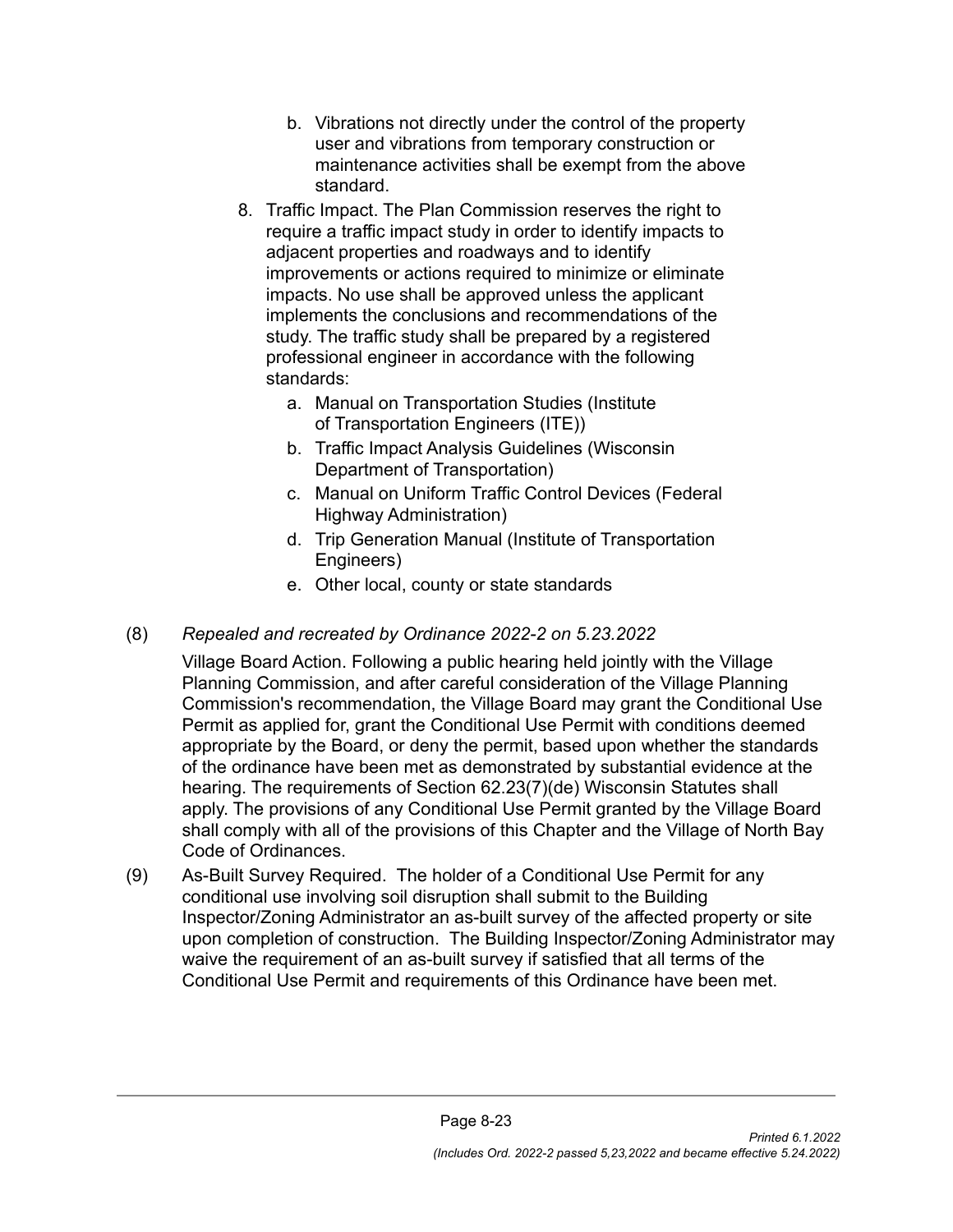#### <span id="page-24-0"></span>*8.11 VARIANCES*

- (1) Purpose. The Board of Appeals, after a public hearing, may vary the regulations of this Chapter in harmony with their general purpose and intent, only in the specific instances set forth in this Subsection 8.11, where such Board makes findings of fact in accordance with the standards prescribed in this Subsection 8.11, and further, finds that there are practical difficulties or particular hardships in the way of carrying out the strict letter of this regulations of the Chapter and/or other applicable provisions of the Village of North Bay Code of Ordinances.
- (2) Application; notice of hearing. Application for a variance shall be filed with the Village Zoning Administrator. The application shall contain such information as is required by the Board of Appeals. Notice of hearing on such application shall be published once in a newspaper having general circulation in the Village, or posted as allowed by law, not more than Fifteen (15) days nor less than Seven (7) days before the date of hearing. Notices shall also be mailed to owners of all property within 200 feet of the subject site. The board shall reach its decision within 45 days of the date of hearing. (Code 1972, & 16.03.080(b)) (Amended by Ord. 2016-01 on 07-11-2016).
- (3) Standards for variances
	- (a) The Board of Appeals shall not vary the regulations of this chapter unless it shall make finding based upon the evidence presented to it in each specific case that:
		- (i) Because of the particular physical surroundings, shape, or topographical conditions of the specific property involved, a particular hardship to the owner would result, as distinguished from a mere inconvenience, if the strict letter of the regulations were to be carried out;
		- (ii) The conditions upon which an application for a variance is based are unique to the property for which the variance is sought, and are not applicable, generally, to other property within the same zoning classification;
		- (iii) The purpose of the variance is not based exclusively upon a desire to increase financial gain;
		- (iv) The alleged difficulty or hardship is caused by the provisions of this Chapter and has not been created by any person(s) presently having an interest in the property;
		- (v) The granting of the variance will not be detrimental to the public welfare or injurious to other property or improvements in the neighborhood in which the property is located; and
		- (vi) The proposed variance will not impair an adequate supply of light and air to adjacent property, or substantially increase the congestion of the public streets, or increase the danger of fire, or impair natural drainage or create drainage problems on adjacent properties, or endanger the public safety, or diminish or impair property values within the neighborhood.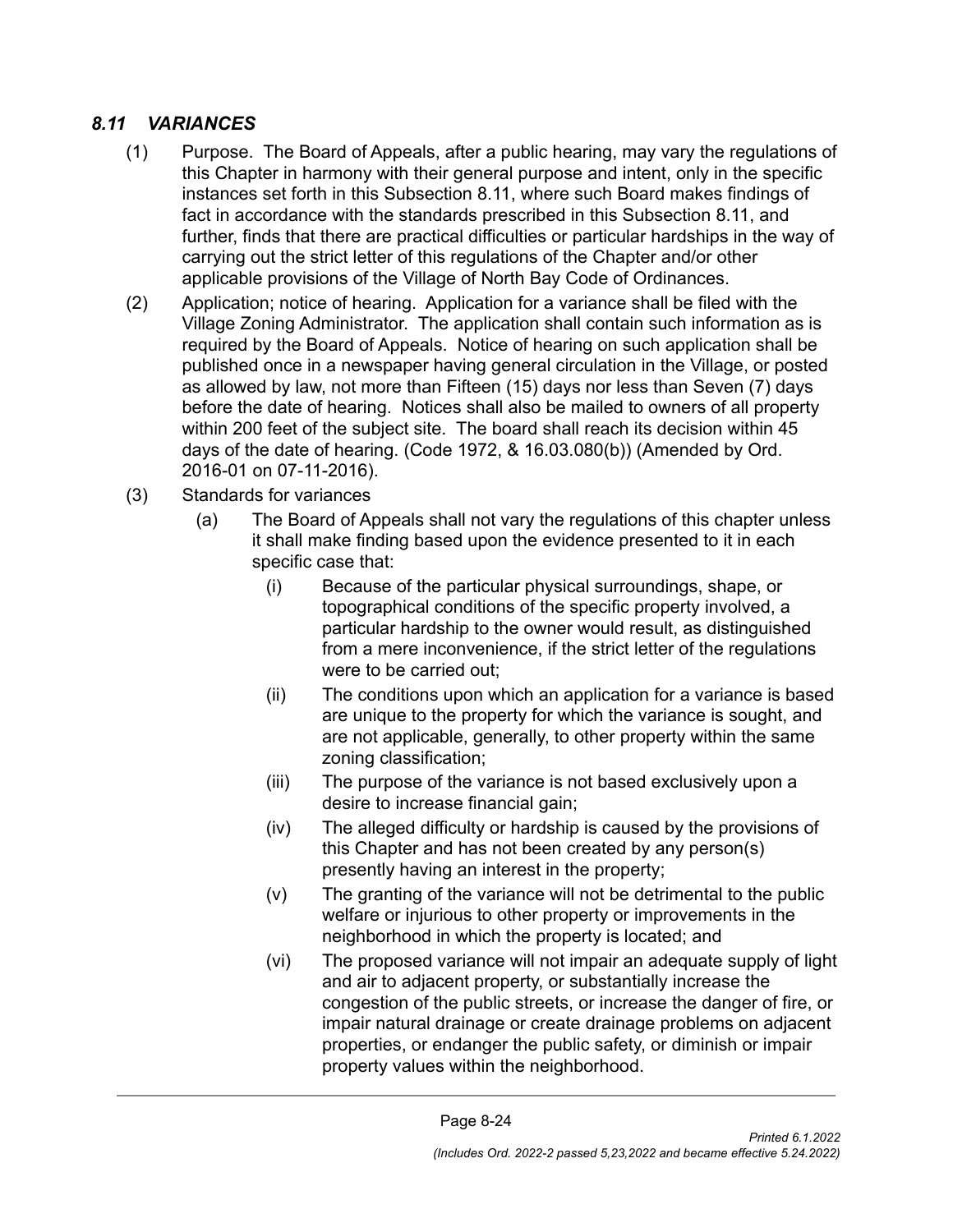- (b) The Board of Appeals may impose such conditions and restrictions upon the premises benefited by a variance as may be necessary to comply with the standards established in this section and the objectives of this chapter.
- (4) Revocation. Where a variance has been granted pursuant to the provisions of this chapter, such approval shall become null and void unless work thereon is substantially under way within 12 months of the date of issuance, unless extended by the Board of Appeals.
- (5) Reserved
- (6) Scope of Appeals. An appeal may be taken to the Board of Appeals by any person, or by any office, department, board or bureau, aggrieved by a decision of the Zoning Administrator. Such appeal shall be taken not later than Ten (10) days after the decision or the action complained of, by filing with the Zoning Administrator a notice of appeal specifying the grounds thereof. The Zoning Administrator shall transmit to the Board of Appeals all the papers constituting a record upon which the action appealed from was taken.
- (7) Findings on appeals. An appeal shall stay all enforcement proceedings of the Village in furtherance of the action appealed from unless the Zoning Administrator certifies to the Board of Appeals, after the notice of the appeal has been filed with him, that by reason of facts stated in the certificate a stay would, in his opinion, cause imminent peril to life and/or property, in which case the said enforcement proceedings shall not be stayed unless otherwise directed by a court having jurisdiction in the matter.
- (8) Notice of hearing. A notice of hearing shall be published once in a newspaper of general circulation in the Village, not more than Fifteen (15) days nor less than Seven (7) days before the date of hearing. Notices shall also be mailed to owners of all property within 200 feet of the subject site. The Board of Appeals shall reach its decision within Forty-five (45) days of the date of hearing.
- (9) Disposition of appeals. The Board of Appeals may affirm or may reverse, wholly or in part, or modify, the order, requirement, decision or determination of the Zoning Administrator and, to that end, shall have all the powers of the officer from whom the appeal is taken. The Zoning Administrator shall maintain records of all actions of the board relative to the appeals.

### <span id="page-25-0"></span>*8.12 VIOLATION AND PENALTY*

- (1) Who May Act. It shall be unlawful to construct or use any structure, land or water in violation of the provisions of this Chapter and/or the Village of North Bay Code of Ordinances. In case of any such violation, the Building Inspector, Zoning Administrator, Director of Public Works, the Village Board of Trustees, the Village Planning Commission or any property owner who would be specifically damaged by such violation may institute appropriate action or proceeding to enjoin the violation.
- (2) Penalty. Any person who shall violate any provision of this Chapter shall be subject to a penalty as provided in Section 19.04 of this Code. A separate offense shall be deemed committed on each day on which violation occurs or continues.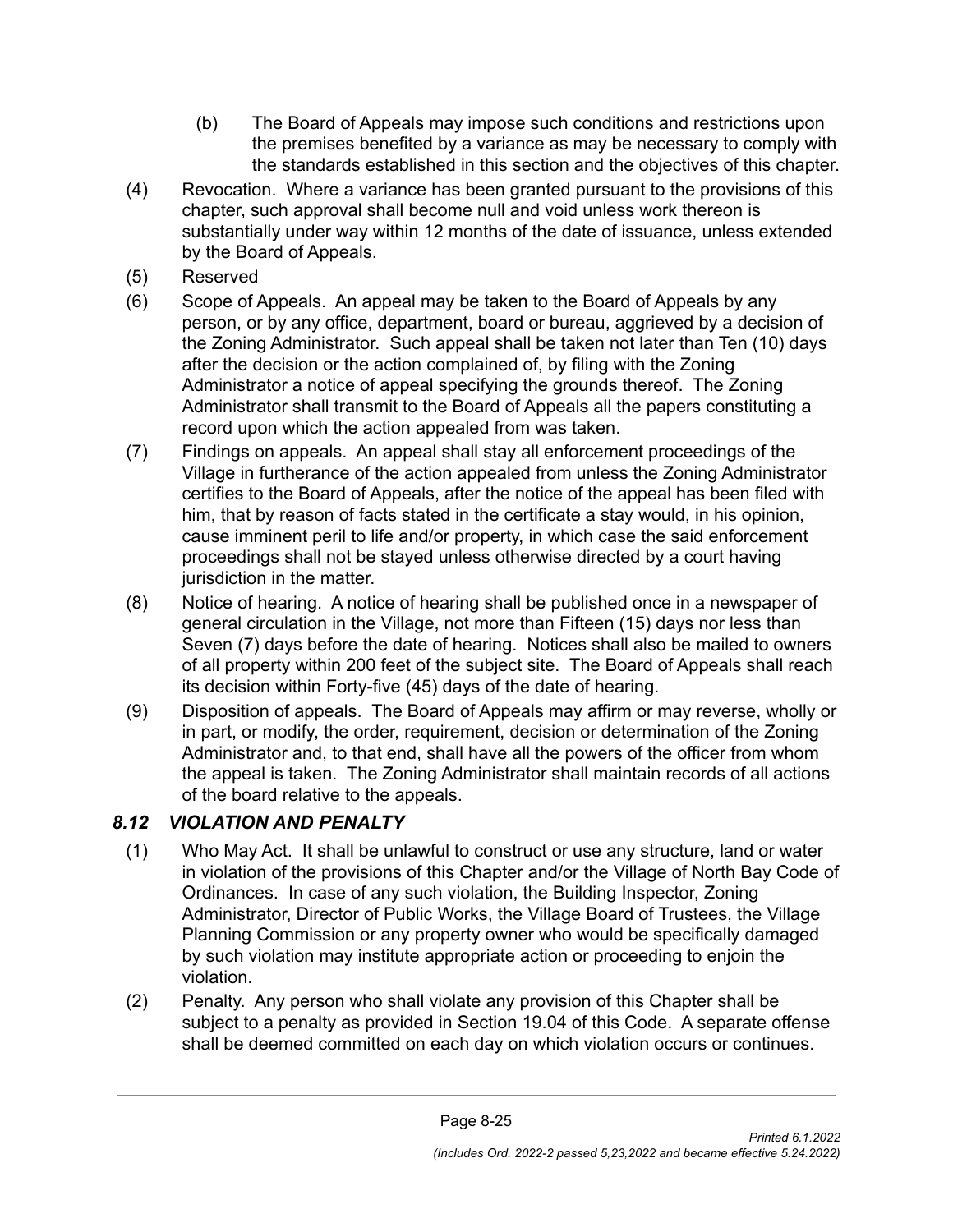### <span id="page-26-0"></span>*8.13 BOARD OF APPEALS*

- (1) The members of the Board of Appeals are as follows:
	- (a) Chairperson
	- (b) Vice Chairperson
	- (c) 3 Regular Members
	- (d) 2 Alternates
	- (e) The Village Clerk who shall serve as the Secretary and be a non-voting member of the Board of Appeals.
- (2) A petitioner shall fill out a Notice of Appeal form obtained from the Village Clerk for an action appealed to the Board of Appeals. Such application shall identify the person or governing body who denied the approval. The application must contain a copy of the application for permit or other action requested and, those involving building or construction plans, a copy of the plans and certified survey for building permit or zoning shall also be submitted. The Notice of Appeal shall be filed by the petitioner with the Village Clerk no later than Thirty (30) Days after the date of the decision being appealed.
- (3) The denying governmental entity or employee shall give a written statement to the Board of Appeals with the reason for denial within 10 working days from the notification of appeal received from the Board of Appeals.
- (4) A public hearing shall be held before the Board of Appeals within Fifteen (15) days after all written statements are received. The Board of Appeals may issue subpoenas for attendance of witnesses.
- (5) If any witnesses are compelled to attend the hearing by the Board of Appeals, Five (5) days written notice shall be given to such witnesses.
- (6) If the Chairperson of the Board of Appeals feels that legal or professional experts should be present for the hearing, he may request the Village Board to provide such legal or professional experts and the Village Board shall then grant that request, at the Village's cost and expense.
- (7) All property owners within 200 feet of the property lines of the subject property shall be notified by mailing a notice of public hearing.
- (8) No board member of the Board of Appeals shall participate as a board member on a matter if it is determined by the Chairperson that to do so would be a conflict of interest. The Chairperson's decision can be overridden by a unanimous vote of the other members of the Board of Appeals excluding the party on the Board alleged to have a conflict of interest and the Chairperson.
- (9) The Board of Appeals shall enter a written decision specifying in detail the reasons for the granting or denial of the appeal. All interested parties shall be notified in writing of the decision.
- (10) With any request for a variance which is appealed to the Board of Appeals involving an issue of location or construction of a building beyond the normal ordinance set-back lines a certified survey shall accompany the appeal showing the existing set-back and the location of any structures proposed for variance.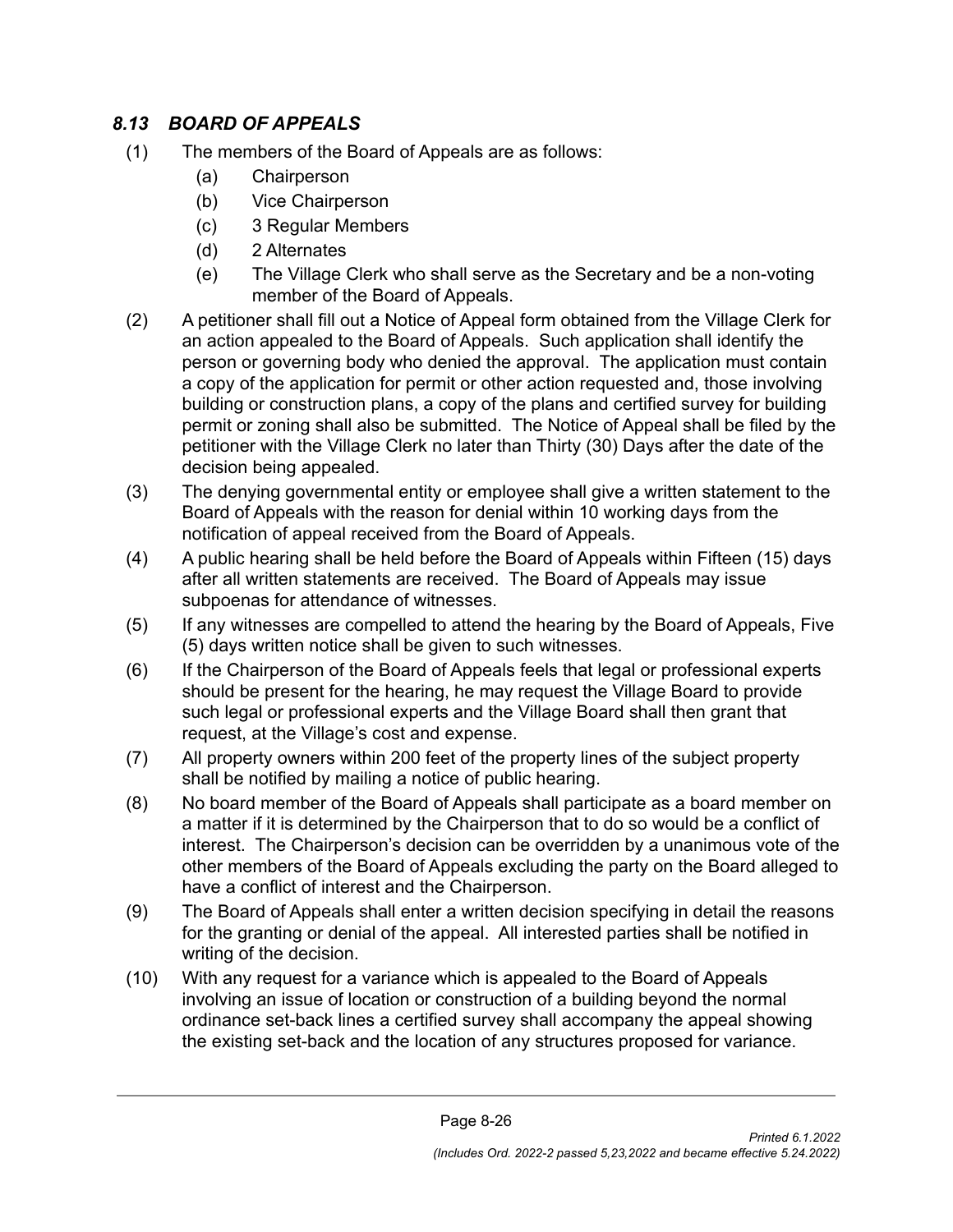- (11) An administrative fee of \$100.00 shall accompany the Notice of Appeal. However, the Board of Appeals may waive the fee if it is determined to be in the interest of justice.
- (12) Once the Board of Appeals has entered its decision on any matter reviewed on appeal the same matter shall not be submitted to the Board of Appeals for review and no review shall take place on the same subject matter for a period of Twelve (12) months. This section shall not apply if there is a change, alteration or modification in a proposal subsequently denied and appealed.
- (13) The provisions of Wis. Stats. 62.23(7)(E) 1 through 15 (as the same may be amended from time to time and/or renumbered) are hereby incorporated in this ordinance by reference.
- (14) Village of North Bay shall provide liability insurance coverage for members of the Board of Appeals acting in their official capacity as such members.

# <span id="page-27-0"></span>*8.14 FENCES*

- (1) Declaration of Policy.
	- (a) The intent of this ordinance is to establish standards for the location and design characteristics of and permits for fences within the Village of North Bay.
	- (b) The intent of this ordinance is also to provide a policy as to fences currently located within public drainage, sanitary sewer or water easements or public rights-of-way within the Village of North Bay.
- (2) Definitions.
	- (a) Fence. A fence is an artificial structure of posts and boards, wire, pickets, panels, rails or similar materials that is used as an enclosure of land. For purposes of this chapter, a fence shall not include vegetation, nor shall it include a retaining wall that retains or supports earth. Additionally, a fence shall not include a temporary snow fence that is installed and removed within the months of November through April, nor shall it include any temporary fence required by law, nor shall it include any "invisible fence" which is comprised entirely of buried wiring and which is designed to contain pets.
	- (b) Primary frontage. The primary frontage is a boundary of a lot bordering a public right-of-way. If a lot borders more than one public right-of-way, the primary frontage is the boundary of a lot bordering a public road right-of-way geographically situated in relation to and most convenient to the main entrance of the building.
	- (c) Front yard. The front yard of a residential property is the portion of a lot between the front of the residence and public road right-of-way bordering the primary frontage located between the side-yard property lines.
	- (d) Front of the residence. The front of the residence is any portion of the residence, including attached garages but not including architectural appurtenances, facing the primary frontage.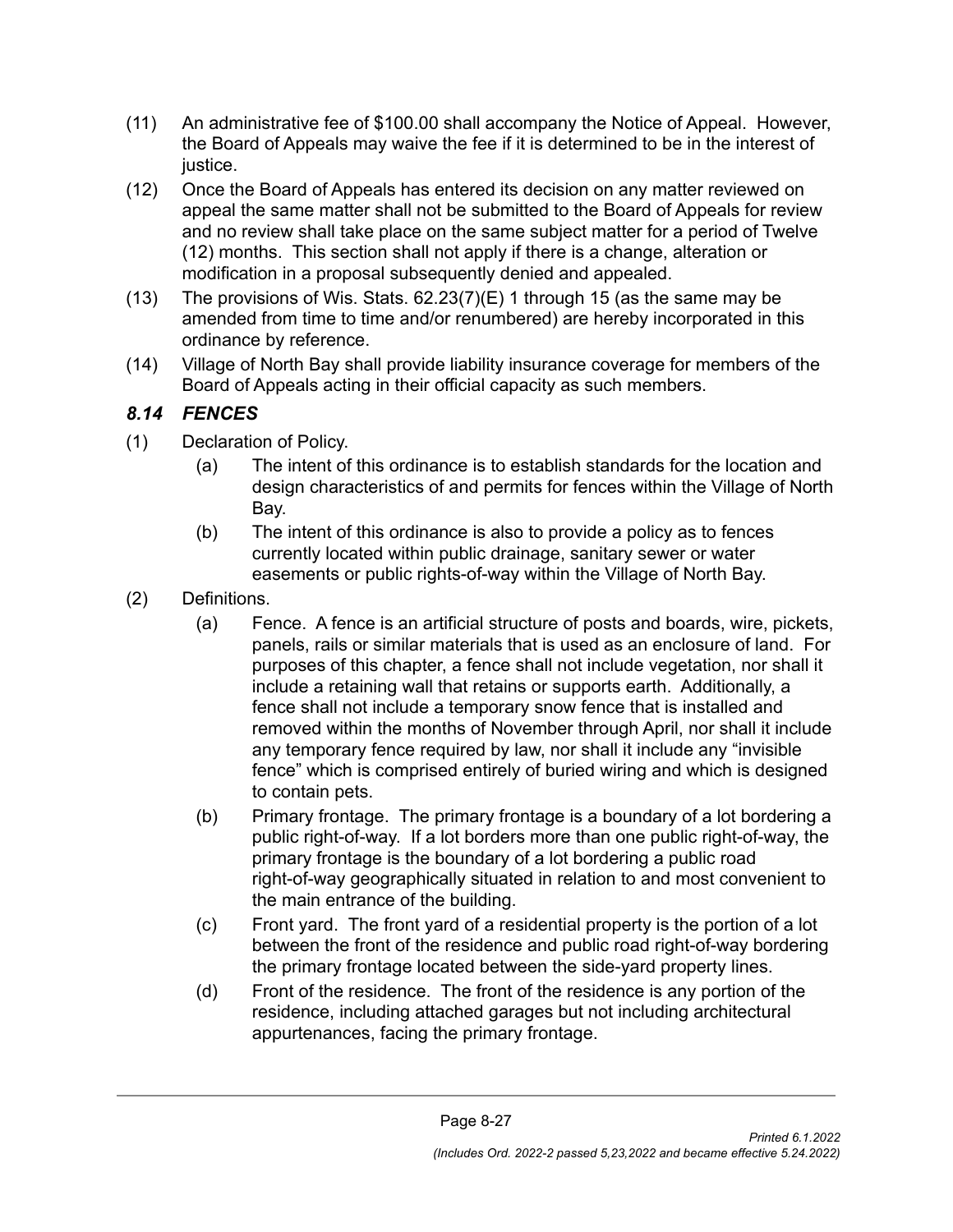- (e) Good side. The good side of the fence is the side of the fence that by virtue of design and appearance would generally be considered as the most aesthetically pleasing side of the fence.
- (f) District. Any sanitary district or utility district operating in the Village of North Bay.
- (3) Design
	- (a) Height.
		- (i) No fence shall exceed eight (8) feet in height above ground level, as installed.
		- (ii) A supporting fence post that is set into the ground may not exceed 8 feet, 6 inches (8'6") in height above ground level, as installed.
		- (iii) In no event shall any provision of this chapter be construed to permit a spite fence in violation of Section 844.10, Wisconsin Statutes.
	- (b) Prohibited Materials. No person shall construct or cause to be constructed, in whole or in part, a fence with barbed wire, razor wire, electrified wire, or any wire fabric within the Village.
	- (c) Maintenance. A fence shall be maintained by the property owner in a structurally adequate condition. Posts, supports, rails, boards, panels, etc. shall be repaired or replaced as reasonably required toward that purpose.
	- (d) Aesthetics.
		- (i) The good side of a fence shall face toward the adjoining property and toward the public road right-of-way if any portion of a fence extending along the public road is within fifty (50) feet of the public road right-of-way.
		- (ii) The Building Inspector shall determine which side of a fence is the good side and shall provide property owners with his determination upon request. The Building Inspector may require the property owner to provide sufficient evidence to make said determination. The determination of the Building Inspector may be appealed to the Village Board, whose determination shall be final.
- (4) Location
	- (a) A fence may be located within street, side, rear, and shore yard setbacks as permitted by applicable zoning ordinances, unless otherwise prohibited or restricted herein or unless prohibited, restricted or allowed by a Conditional Use Permit/Site Plan Review or variance.
	- (b) A fence may not be located within a public drainage, sanitary sewer, electrical, cable television or water easement or within a public right-of-way unless authorized elsewhere in this chapter. Any fence located in an easement area that must be removed so as to facilitate utility access or repair shall be removed at the fence owner's expense, without recourse to the Village or utility.
- (5) Permits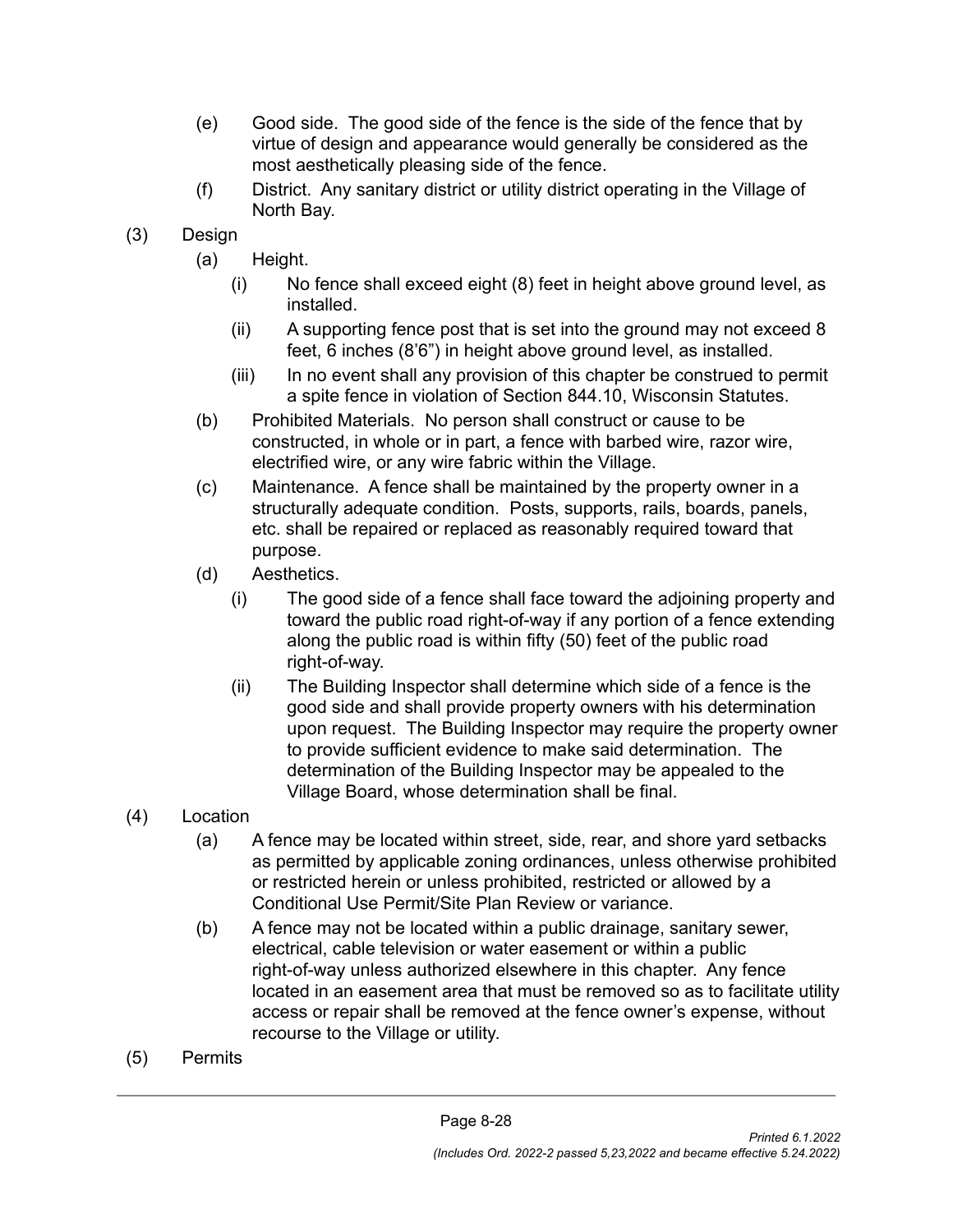- (a) No person shall install or construct or cause to be installed or constructed a fence within the Village of North Bay without first obtaining a permit therefor from the Building Inspector as herein provided.
- (b) Any person desiring a permit for the installation or construction of a fence within the Village of North Bay shall file a written application form provided by the Village with the Building Inspector.
- (c) A permit fee in an amount as established by and as may be modified from time to time by resolution of the Village Board of the Village of North Bay shall be paid at the time of the filing of the application for a permit hereunder.
- (d) A permit issued pursuant to this chapter shall be valid and permit construction of the fence for a period of one (1) year from date of issuance. If the fence is not completed within such period, a new permit shall be required.
- (e) The Building Inspector or his representative shall have a right to enter upon the premises to inspect the fence and its construction to insure compliance with the permit and the provisions of this chapter.
- (f) As a condition of receiving a permit under this section, the owner agrees to defend, indemnify and hold the Village of North Bay harmless from and against all claims, including boundary disputes, for injury or damage received or sustained by any person or entity in connection with the installation or construction of a permitted fence.
- 6. Prohibited Locations.
	- (a) No fence may be located within a front yard.
	- (b) Fences located within a public right-of-way shall not be permitted and shall be removed.
	- (c) A fence currently located within a public drainage, sanitary sewer, electrical, cable television or water easement in the Village of North Bay shall be permitted to remain unless in the opinion of the Building Inspector the fence is determined to obstruct the purpose for which the easement was obtained or the maintenance of the easement, including underground lines. If the easement is under the jurisdiction of a District, the Building Inspector shall consult with such District in rendering an opinion under this subsection. The determination of the Building Inspector as to the existence of an obstruction may be appealed as set forth below.
	- (d) Any fence that is required to be removed and is removed, either by the owner or the Village, because of a violation of this Chapter, may be replaced at the cost of the owner if in the opinion of the Building Inspector the fence could not obstruct the purpose for which the public drainage, sanitary sewer, electrical, cable television or water easement was obtained or the maintenance related to such easement; provided that the owner shall agree to be responsible for the removal of the fence in the event of future interference with the purpose for which the easement was obtained or the operation or maintenance of the easement including